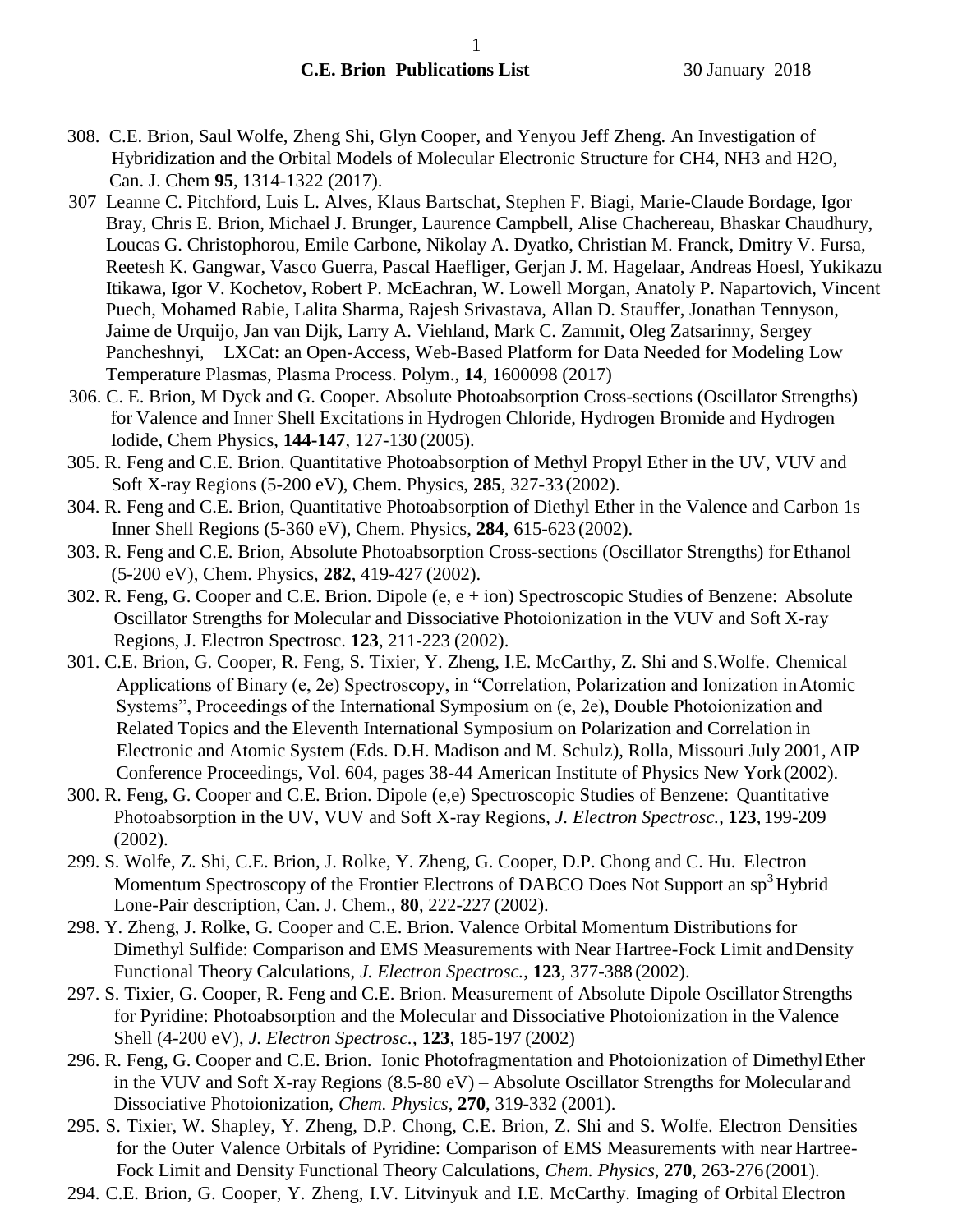Densities by Electron Momentum Spectroscopy – A Chemical Interpretation of the Binary (e,2e) Reaction, *Chem. Physics*, **270**, 13-30 (2001).

- 293. C.E. Brion, J.B. Young, I.V. Litvinyuk and G. Cooper. An Investigation of the HOMO Frontier Orbital Electron Density Distributions of  $NH_3$ , the Methyl Amines and  $NF_3$  Using DFT and Electron Momentum Spectroscopy, *Chem. Physics*, **269**, 101-106 (2001).
- 292. I.V. Litvinyuk, J.B. Young, Y. Zheng, G. Cooper and C.E. Brion. An Investigation of the Frontier Orbital Electron Density of the Antibacterial Agent Urotropine by Electron Momentum Spectroscopy, *Chem. Physics*, **263**, 195-201 (2001).
- 291. R. Feng, G. Cooper and C.E. Brion. UV, VUV and Soft X-ray Photoabsorption of Dimethyl Etherby Dipole (e,e) Spectroscopies, *Chem. Physics*, **260**, 391-400 (2000).
- 290. R. Feng, Y. Sakai, Y. Zheng, G. Cooper and C.E. Brion. Orbital Imaging for the Valence Shell of Sulphur Dioxide: Comparison of EMS Measurements with near Hartree-Fock Limit and Density Functional Theory, *Chem. Physics*, **260**, 29-43 (2000).
- 289. I.V. Litvinyuk, Y. Zheng and C.E. Brion. Electron Momentum Spectroscopy Study of Amantadine: Binding Energy Spectra and Valence Orbital Electron Density Distributions, *Chem. Physics*,**261**, 289-300 (2000).
- 288. R. Feng, G. Cooper, Y. Sakai and C.E. Brion. Dipole (e,e + ion) Coincidence Studies of the Ionic Photofragmentation and Photoionization of Carbonyl Sulfide in the Valence Shell and S 2p, 2s and C1s Inner Shell Regions (10-300 eV), *Chem. Physics*, **255**, 353-368 (2000).
- 287. Y. Zheng, G. Cooper, S. Tixier, B.R. Todd and C.E. Brion. A  $2\pi$  Gas Phase Multichannel Electron Spectrometer for Rapid Orbital Imaging and Multiple Ionization Studies. Invited article, *J.Electron Spectrosc.*, **112**, 67-91 (2000).
- 286. I.V. Litvinyuk, Y. Zheng and C.E. Brion. Valence Shell Orbital Imaging in Adamantane by Electron Momentum Spectroscopy and Quantum Chemical Calculations, *Chem. Physics*, **253**, 41-50 (2000).
- 285. R. Feng, G. Cooper and C.E. Brion. Quantitative Studies of the Photoabsorption of Carbonyl Sulfide in the Valence Shell, S 2p, 2s and C1s Inner Shell Regions (4-360eV) by Dipole Electron Impact Spectroscopies, *Chem. Physics*, **252**, 359-378 (2000).
- 284. J.K. Deng, G.Q. Li, J.D. Huang, H. Deng, X.D. Wang, F. Wang, Y. He, Y.A. Zhang, C.G. Ning, N.F. Gao, Y. Wang, X.J. Chen, Y. Zheng and C.E. Brion. The Valence Shell Binding Energy Spectra and Frontier Orbital Electron Momentum Profiles of Methyl Propane (iso-Butane) by Binary (e,2e) Spectroscopy, *Chem. Phys. Letters*, **313**, 134-138 (1999).
- 283. S. Tixier, Y. Zheng, T. Tiedje, G. Cooper and C.E. Brion. Electron Momentum Spectroscopy of Surfaces, *Surf Rev. Letters*, **6**, 579-584 (1999).
- 282. Y. Zheng, W.N. Pang, R.C. Shang, X.J. Chen, C.E. Brion, T.K. Ghanty and E.R. Davidson. Orbital Momentum Profiles and Binding Energy Spectra for the Complete Valence Shell of Propane, *J. Chem. Physics.*, **111**, 9526-9535 (1999).
- 281. R. Feng, G. Cooper and C.E. Brion. Absolute Oscillator Strengths for Hydrogen Sulphide: II. Ionic Photofragmentation and Photoionization in the Valence Shell Continuum Regions (10-60 eV), *Chem. Physics*, **249**, 223-226 (1999).
- 280. P. Bolognesi, L. Avaldi, M.A. MacDonald, C.M.A. Lopes, G. Dawber, C.E. Brion, Y. Zheng and G.C. King. Observation of the Excited States of  $H_2^+$  by Threshold Photoelectron Spectroscopy, *Chem. Phys. Letters*, **309**, 171-176 (1999).
- 279. R. Feng, G. Cooper and C.E. Brion. Absolute Oscillator Strengths for Hydrogen Sulphide: I. Photoabsorption in the Valence Shell and the S 2p and 2s Inner Shell Regions (4-260 eV). *Chem. Physics*, **244**, 127-142 (1999).
- 278. W.N. Pang, R.C. Shang, N.F. Gao, W.X. Zhang, X.J. Chen, Y. Zheng and C.E. Brion. Measurements of the Valence Shell Binding Energy Spectrum and Momentum Profiles of the Frontier Orbitals of Propane by Binary (e, 2e) Spectroscopy. *Chemical Physics Letters*, **299**, 207-211 (1999).
- 277. J. Rolke, Y. Zheng, C.E. Brion, Z. Shi, S. Wolfe and E.R. Davidson. Orbital Imaging of theValence Shell of Methanol: Comparison of EMS Measurements with near Hartree-Fock Limit, MRSD-CIand Density Functional Theory Calculations. *Chem. Physics*, **244**, 1-24 (1999).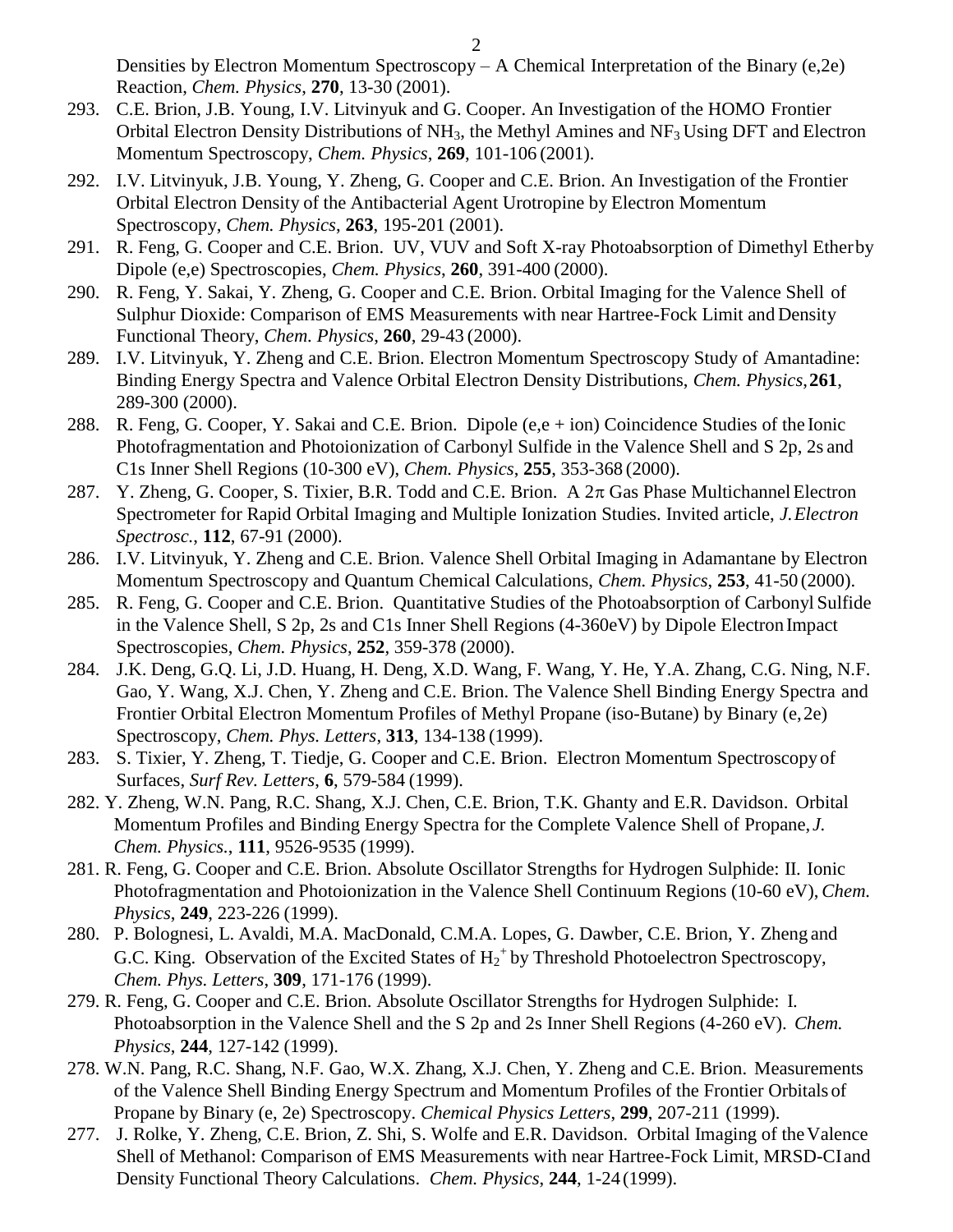- 276. R. Feng, G. Cooper, G.R. Burton, C.E. Brion and L. Avaldi. Absolute Photoabsorption Oscillator Strengths by Electron Energy Loss Methods: The Valence Shell and the S 2p and 2s Inner Shells of Sulphur Dioxide in the Discrete and Continuum Regions (3.5-260 eV). *Chem. Physics*, **240**, 371- 386 (1999); **248**, 293 (1999).
- 275. C.E. Brion, Y. Zheng, J. Rolke, J.J. Neville, I.E. McCarthy and J. Wang. Distorted Wave Effects at Low Momentum In Binary (e,2e) Cross-Sections for d Orbital Ionization. *J. Physics B*, **31**,L223- L230 (1998).
- 274. J. Rolke, Y. Zheng, C.E. Brion, Y.A. Wang and E.R. Davidson. Valence Orbital Electron Momentum Distributions for Oxygen: Comparison of EMS Measurements with Theory. *Chem. Physics*, **230**, 153- 186 (1998).
- 273. X.W. Fan, X.J. Chen, S.J. Zhou, Y. Zheng, C.E. Brion, R. Frey and E.R. Davidson. Imaging ofthe Outer-Valence Orbitals of CO by Electron Momentum Spectroscopy – Comparison with HighLevel MRSD-CI and DFT Calculations. *Chem. Phys. Letters*, **276**, 346-352 (1997).
- 272. T.N. Olney, G. Cooper and C.E. Brion. Quantitative Studies of the Photoabsorption (4.5-488 eV) and Photoionization (9-59.5 eV) of Methyl Iodide using Dipole Electron Impact Techniques. *Chem. Physics*, **232**, 211-237 (1998).
- 271. J.W. Au and C.E. Brion. Absolute Oscillator Strengths for the Valence-shell Photoabsorption (2-200 eV) and Molecular and Dissociative Photoionization (11-80 eV) of Nitrogen Dioxide. *Chem. Physics*, **218**, 109-126 (1997).
- 270. J.W. Au, G.R. Burton, and C.E. Brion. Quantitative Spectroscopic Studies of the Valence-shell Electronic Excitation of Freons (CFCl<sub>3</sub>, CF<sub>2</sub>Cl<sub>2</sub>, CF<sub>3</sub>Cl, and CF<sub>4</sub>) in the VUV and Soft X-ray regions. *Chem. Physics*, **221**, 151-168 (1997).
- 269. T.N. Olney, G. Cooper, W.F. Chan, G.R. Burton, C.E. Brion and K.H. Tan. Absolute Photoabsorption and Photoionization Studies of Methyl Bromide using Dipole Electron Impact and Synchrotron Radiation PES Techniques. *Chem. Physics*, **218**, 127-149 (1997).
- 268. J.W. Au and C.E. Brion. Absolute Oscillator Strengths for the Valence and Inner (P 2*p*, 2*s*) Shell Photoabsorption, Photoionization, and Ionic Photofragmentation of PF<sub>5</sub>. *Chem. Physics*, 221, 135-149 (1997).
- 267. J.W. Au and C.E. Brion. Quantitative Studies of the Photoabsorption and Photoionization of  $PCl<sub>3</sub>$  in the Valence and Inner (P 2*p*, 2*s*; Cl 2*p*, 2*s*) Shell Regions. *Chem. Physics*, **218**, 87-107 (1997).
- 266. T.N. Olney, N.M. Cann, G. Cooper, and C.E. Brion. Absolute Scale Determination for Photoabsorption Spectra and the Calculation of Molecular Properties using Dipole Sum-Rules. *Chem. Physics*, **223**, 59-98 (1997).
- 265. J.W. Au, G. Cooper, and C.E. Brion. Photoabsorption and Photoionization of the Valence and Inner (P 2*p*, 2*s*) Shells of PF3: Absolute Oscillator Strengths and Dipole-induced Breakdown Pathways, *Chem. Physics*, **215**, 397-418 (1997).
- 264. N. Lermer, B.R. Todd, N.M. Cann, Y. Zheng, C.E. Brion, Z. Yang and E.R. Davidson, Electron Momentum Spectroscopy of H<sub>2</sub> and D<sub>2</sub>: Ionization to Ground and Excited States. *Phys. Rev. A*, 56, 1393-1402 (1997).
- 263. J. Rolke, Y. Zheng, C. E. Brion, S.J. Chakrovotorty, E.R. Davidson & I.E. McCarthy; Imaging of the HOMO Electron Density in  $Cr(CO)_6$ , MO(CO)<sub>6</sub> and W(CO)  $_6$  by Electron Momentum Spectroscopy: A Comparison with Hartree-Fock and DFT Calculations. *Chem. Phys*., **215**, 191-206 (1997).
- 262. L.J. Dubé, J.B. Mitchell, J.W. McConkey and C.E. Brion, Editors. The Physics of Electronic and Atomic Collisions, Proceedings of the XIX ICPEAC, AIP Conference Proceedings 360,American Institute of Physics, Woodbury, New York 1996, pp 1-900.
- 261. K.T. Leung and C.E. Brion, Editors, Proceedings of the International Symposium on (e, 2e) Collisions, Double Photoionization and Related Topics, Vancouver, August 2-5, 1995, *Can. J. Phys.,*  **74**, 700-860 (1996).
- 260. J.J. Neville, Y. Zheng and C.E. Brion, Glycine Valence Orbital Electron Densities: Comparison of EMS Experiments with Hartree-Fock and Density Functional Theories. *J. Am. Chem. Soc.*, **118**, 10533-10544 (1996).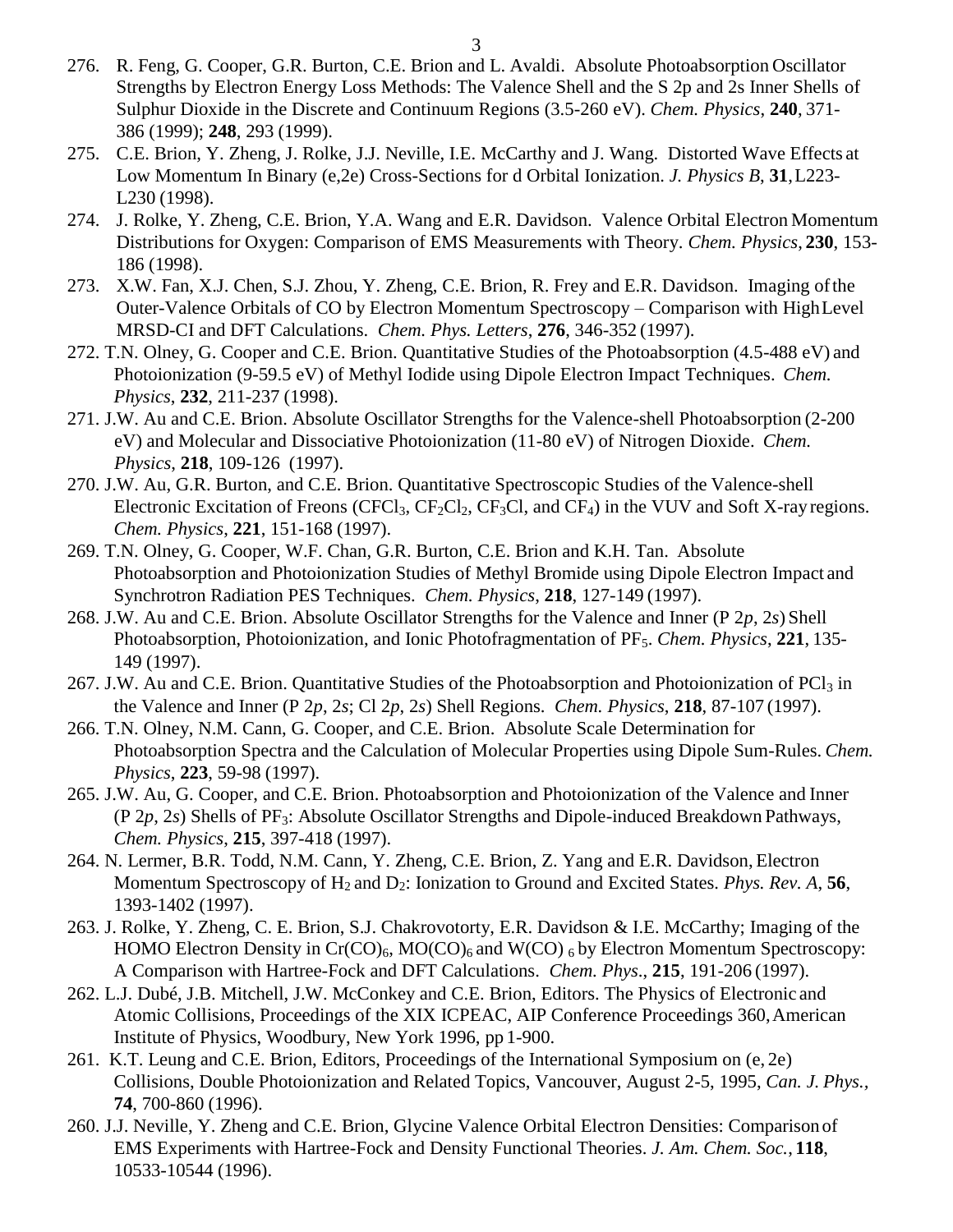- 259. G. Cooper, J.E. Andersen and C.E. Brion, Absolute Photoabsorption and Photoionization of Formaldehyde in the VUV and Soft X-Ray Regions (3-200 eV). *Chem. Phys.*, **209**, 61-77(1996).
- 258. Y. Zheng, C.E. Brion, M. Brunger, K. Zhao, A.M. Grisogono, S. Braidwood, E. Weigold, E.R. Davidson, A. Sgamellotti and W. von Niessen, Orbital Momentum Profiles and Binding Energy Spectra for the Complete Valence Shell of Molecular Fluorine. *Chem. Phys.*, **212**, 269-300 (1996).
- 257. T.N. Olney, G. Cooper, W.F. Chan, G.R. Burton, C.E. Brion and K.H. Tan, Absolute Photoabsorption, Photoionization (11-80 eV) and Ionic Photofragmentation (21-72 eV) of Methyl Chloride using Dipole (e,e), Dipole (e,e+ion) and Photoelectron Spectroscopies. *Chem. Phys.*, **205**, 421-439 (1996).
- 256. J. Rolke and C.E. Brion, Studies of the Electron Density in the Highest Occupied Molecular Orbitals of PH<sub>3</sub>, PF<sub>3</sub> and PMe<sub>3</sub> by Electron Momentum Spectroscopy and Hartree-Fock, MRSD-CI and DFT Calculations. *Chem. Phys.*, **207**, 173-192 (1996).
- of He<sup>+</sup> and H<sup>+</sup><sub>2</sub>. *Can.J. Phys.*, **74**, 748-756 (1996). 255. N. Lermer, B.R. Todd, N.M. Cann, C.E. Brion, Y. Zheng, S. Chakravorty and E.R. Davidson, Electron Momentum Spectroscopy Experiments and Calculations for the Production of Excited States
- 254. J.J. Neville, Y. Zheng, B.P. Hollebone, N. Cann, C.E. Brion, C. Kim and S. Wolfe, EMS Studies of Larger Molecules of Chemical and Biochemical Interest. *Can. J. Phys.*, **74**, 773-781 (1996).
- 253. T. Ibuki, A. Hiraya, T.N. Olney and C.E. Brion, Ionic Photofragmentation (11.5-100 eV) and PIPICO Spectroscopy (40-130 eV) of BrCN in the Valence Shell and Bromine 3d Regions. *Chem. Phys.* **203**, 359-371 (1996).
- 252. T.N. Olney, C.E. Brion and T. Ibuki, Absolute Photoabsorption of BrCN in the Valence Shell and the Bromine M, Carbon, K and Nitrogen K Shell Regions (5-450 eV). *Chem. Phys.* **201**, 505-524 (1996).
- 251. J. Rolke, N. Cann, Y. Zheng, B.P. Hollebone, C.E. Brion, Y.A. Wang and E.R. Davidson, Momentum Profiles for Open-Shell Molecules: Studies of the HOMOs of NO,  $O_2$  and NO<sub>2</sub> by Electron Momentum Spectroscopy and SCF, Post-Hartree-Fock and DFT Calculations. *Chem. Phys.*, **201,** 1- 21 (1995).
- 250. Y. Zheng, J.J. Neville and C.E. Brion, Imaging of the Electron Density in the Highest Occupied Molecular Orbital of the Amino Acid Glycine. *Science* **270**, 786-788 (1995).
- 249. G. Cooper, G.R. Burton, W.F. Chan and C.E. Brion, Absolute Oscillator Strengths for the Photoabsorption of Silane in the Valence and Si 2p and 2s Regions (7.5-350 eV). *Chem. Phys*. **196**, 293-306 (1995).
- 248. B.P. Hollebone, J.J. Neville, Y. Zheng, C.E. Brion, Y. Wang and E.R. Davidson, Valence Electron Momentum Distributions of Ethylene: Comparison of EMS Measurements with Near Hartree-Fock Limit, Configuration Interaction and Density Functional Theory Calculations. *Chem. Phys.* **196**, 13-35 (1995).
- 247. G. Cooper, T.N. Olney and C.E. Brion, Absolute UV and Soft X-Ray Photoabsorption of Ethyleneby High Resolution Dipole (e,e) Spectroscopy. *Chem. Phys.* **194**, 175-184 (1995).
- 246. G. Cooper, G.R. Burton and C.E. Brion, Absolute UV and Soft X-Ray Photoabsorption of Acetylene by High Resolution Dipole (e,e) Spectroscopy. *J. Electron Spectrosc.* **73**, 139-148(1995).
- 245. T.N. Olney, G. Cooper, W.F. Chan, G.R. Burton, C.E. Brion and K.H. Tan, Quantitative Studies ofthe Photoabsorption, Photoionization and Ionic Photofragmentation of Methyl Fluoride at VUV and Soft X-ray Energies (7-250 eV) using Dipole Electron Scattering and Synchrotron Radiation. *Chem. Physics* **189**, 733-756 (1994).
- 244. Y. Zheng, J.J. Neville, C.E. Brion, Y. Wang and E.R. Davidson, An Electronic Structure Study of Acetone by Electron Momentum Spectroscopy - A Comparison with SCF, MRSD-CI andDensity Functional Theory. *Chem. Physics* **188**, 109-129 (1994).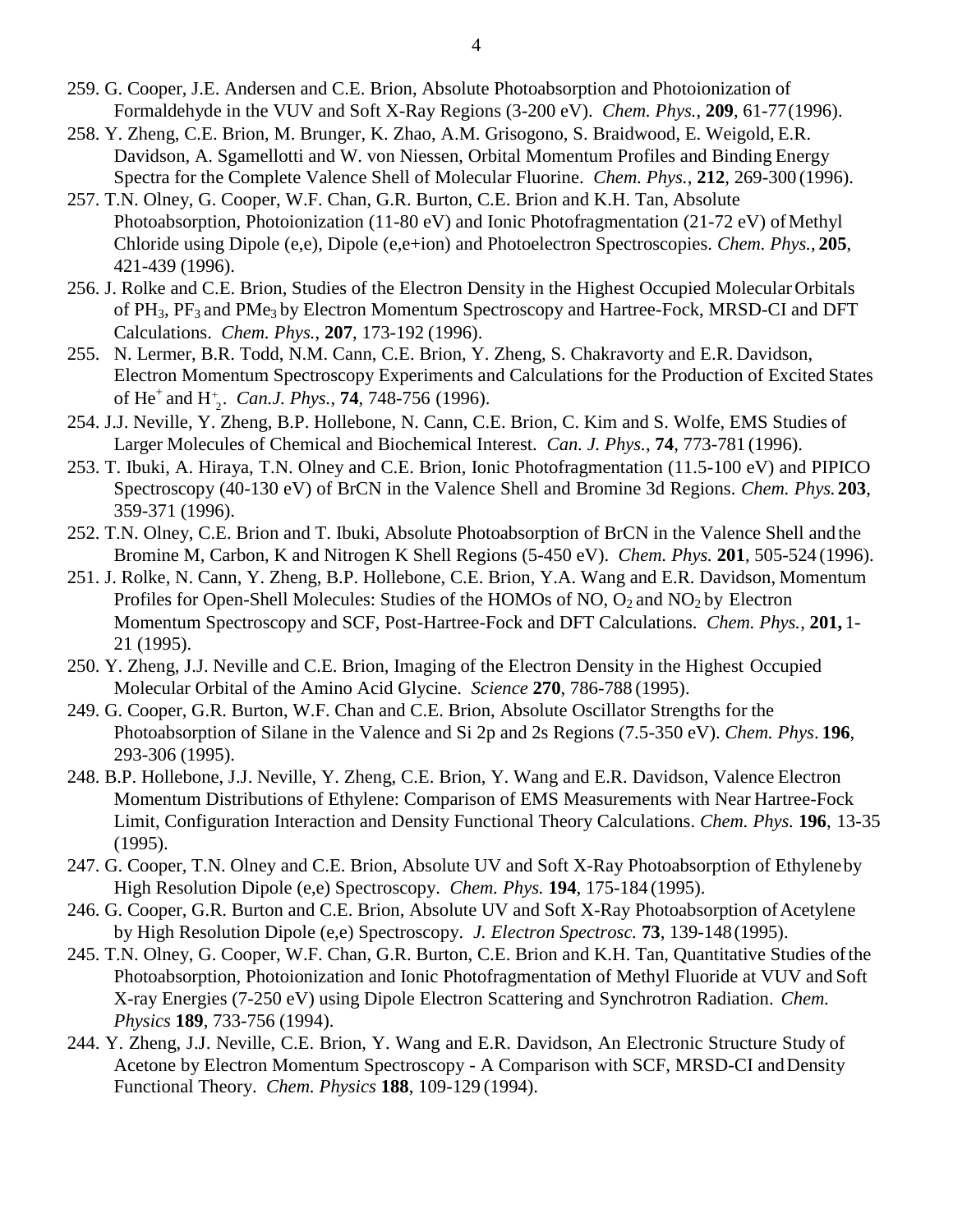- 243. G. Cooper, W. Zhang and C.E. Brion, An Examination of Centrifugal Barrier Effects in Iodine Pentafluoride by Inner Shell Electron Energy Loss Spectroscopy. *Can. J. Physics* **72**, 1093-1100 (1994).
- 242. J.W. Au, G. Cooper, G.R. Burton and C.E. Brion, An Evaluation of Atomic and Molecular Mixture Rules and Group Additivity Concepts for the Estimation of Radiation Absorption byLong-Chained, Saturated Hydrocarbons at Vacuum UV and Soft X-ray Energies. *Chem. Physics* **187**,305-316 (1994).
- 241. B.R. Todd, N. Lermer and C.E. Brion, A High Sensitivity Momentum Dispersive, Multichannel Electron Momentum Spectrometer for Studies in Experimental Quantum Chemistry. *Rev. Sci. Instrum.* **65**, 349-358 (1994).
- 240. G.R. Burton, W.F. Chan, G. Cooper and C.E. Brion, Valence and Inner Shell (Cl 2p, 2s; C 1s) Photoabsorption and Photoionization of Carbon Tetrachloride—Absolute Oscillator Strengths (5-400 eV) and Dipole Induced Breakdown Pathways. *Chem. Physics* **181**, 147-172(1994).
- 239. G.R. Burton, W.F. Chan, G. Cooper, C.E. Brion, A. Kumar and W.J. Meath, Valence Shell Absolute Photoabsorption Oscillator Strengths, Constrained Dipole Oscillator Strength Distributions and Dipole Properties for CH<sub>3</sub>NH<sub>2</sub>, (CH<sub>3</sub>)<sub>2</sub>NH, and (CH<sub>3</sub>)<sub>3</sub>N. *Can. J. Chem.* **72**, 529-546 (1994).
- 238. W.F. Chan, G. Cooper and C.E. Brion, Discrete and Continuum Photoabsorption Oscillator Strengths for the Electronic Spectrum of Nitrous Oxide (5.5-203 eV). *Chem. Physics* **180**, 77-88 (1994).
- 237. C.E. Brion, Molecular (e,2e) Collisions—Present Status and Future Prospects for Electron Momentum Spectroscopy, Invited Review, *The Physics of Electronic and Atomic Collisions*, Eds. T. Andersen et al., American Institute of Physics Press, New York (1993), pages 350-359.
- 236. B.P. Hollebone, P. Duffy, C.E. Brion, Y. Wang and E.R. Davidson, An Investigation of theOutermost Valence Orbital Momentum Distributions of Formaldehyde, Acetaldehyde and Acetone byElectron Momentum Spectroscopy and Quantum Chemical Calculations at the SCF and MRSD-CILevels. *Chem. Physic6*, **178**, 25-38 (1993).
- 235. W.F. Chan, G. Cooper and C.E. Brion, The Electronic Spectrum of Carbon Dioxide—Discrete and Continuum Photoabsorption Oscillator Strengths (6-203 eV). *Chem. Physics* **178**, 401-413 (1993).
- 234. W.F. Chan, G. Cooper and C.E. Brion, The Electronic Spectrum of Water in the Discrete and Continuum Regions—Absolute Optical Oscillator Strengths for Photoabsorption (6-200 eV). *Chem. Physics* **178**, 387-400 (1993).
- 233. G.R. Burton, W.F. Chan, G. Cooper and C.E. Brion, The Electronic Absorption Spectrum of NH<sub>3</sub> in the Valence Shell Discrete and Continuum Regions: Absolute Oscillator Strengthsfor Photoabsorption (5-200 eV). *Chem. Physics* **177**, 217-231 (1993).
- 232. T.N. Olney, W.F. Chan, G. Cooper, C.E. Brion and K.H. Tan, The Complete Valence Shell Photoelectron Spectra of CH<sub>3</sub>F, CH<sub>3</sub>Cl, and CH<sub>3</sub>Br Using Synchrotron Radiation at hv =  $72 \text{ eV}$ —A Comparison with Many-Body Green's Function Calculations. *J. Electron Spectrosc.* **66**,83-100 (1993).
- 231. J.W. Au, G. Cooper and C.E. Brion, The Molecular and Dissociative Photoionization of Ethane, Propane, and n-Butane: Absolute Oscillator Strengths (10-80 eV) and Breakdown Pathways. *Chem. Physics* **173**, 241-265 (1993).
- 230. B.P. Hollebone, C.E. Brion, E.R. Davidson and C. Boyle, Valence Electron Momentum Distributions of the Hydrogen Halides. Part II: Comparison of EMS Measurements and Calculations Using Near Hartree-Fock Limit and Configuration Interaction Wavefunctions for Hydrogen Chloride. *Chem. Physics* **173**, 193-208 (1993).
- 229. J.W. Au, G. Cooper, G.R. Burton, T.N. Olney and C.E. Brion, The Valence Shell Photoabsorption of the Linear Alkanes, CnH2n+2 (n = 1-8): Absolute Oscillator Strengths (7-220 eV). *Chem.Physics*  **173**, 209-239 (1993), plus **178**, 615 (1993).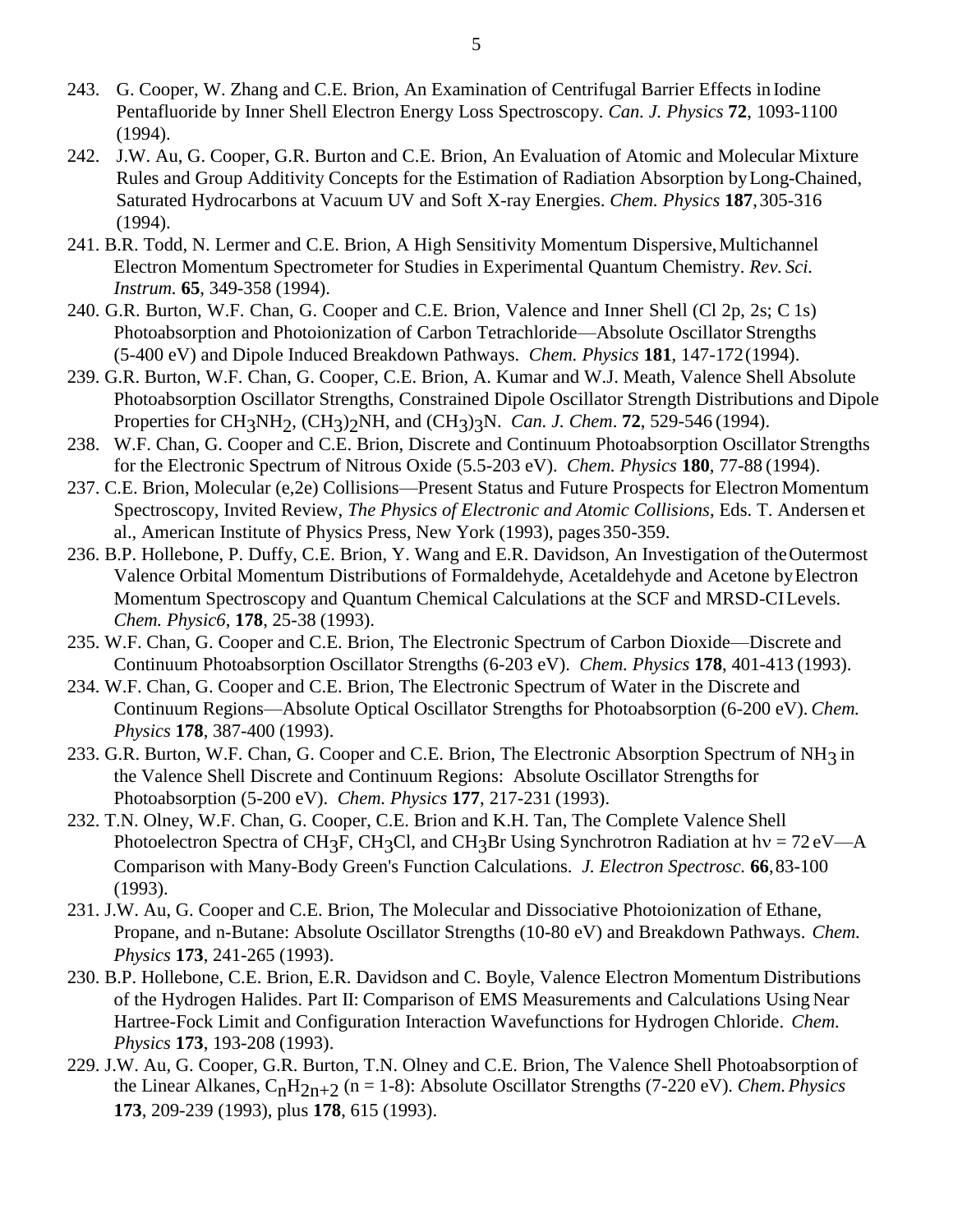- 228. J.F. Ying, H. Zhu, C.P. Mathers, B.N. Gover, M.P. Banajavcic, Y. Zheng, C.E. Brion and K.T. Leung, Electron-Momentum-Specific Valence-Shell Electronic Structures of *cis- trans-* and *iso-*butene by Symmetric Noncoplanar (e,2e) Spectroscopy. *J. Chem. Phys.* **98**, 4512-4519(1993).
- 227. G.R. Burton, W.F. Chan, G. Cooper, C.E. Brion, A. Kumar and W.J. Meath, The Dipole Oscillator Strength Distribution and Predicted Dipole Properties for Ammonia. *Can. J. Chem*. **71**, 341-351 (1993).
- 226. W.F. Chan, G. Cooper and C.E. Brion, Absolute Optical Oscillator Strengths for the Photoabsorption of Nitric Oxide (5-30 eV). *Chem. Physics* **170**, 111-122 (1993).
- 225. W.F. Chan, G. Cooper and C.E. Brion, Absolute Optical Oscillator Strengths for Discrete and Continuum Photoabsorption of Carbon Monoxide (7-200 eV) and Transition Moments for the  $X^{1}\Sigma^{+} \rightarrow$  $A^{1}$  $\Pi$  System. *Chem. Physics* **170**, 123-138 (1993).
- 224. B.P. Hollebone, Y. Zheng, C.E. Brion, E.R. Davidson and D. Feller, Valence Electron Momentum Distributions of the Hydrogen Halides Part I: Comparison of EMS Measurements and Calculations using Hartree-Fock Limit and Configuration Interaction Wavefunctions for Hydrogen Fluoride. *Chem. Physics* **171**, 303-317 (1993).
- 223. W.F. Chan, G. Cooper and C.E. Brion, Absolute Optical Oscillator Strengths for the Photoabsorption of Molecular Oxygen (5-30 eV) at High Resolution. *Chem. Physics* **170**, 99-110(1993).
- 222. W.F. Chan, G. Cooper, R.N.S. Sodhi and C.E. Brion, Absolute Optical Oscillator Strengths for Discrete and Continuum Photoabsorption of Molecular Nitrogen (11-200 eV). *Chem. Physics* **170**, 81-98 (1993).
- 221. G. Cooper, Y. Zheng, G.R. Burton and C.E. Brion, Determination of Ion Multiplier Detection Efficiencies as a Function of Ionic Mass for use in Quantitative Mass Spectrometry. *Rev. Sci.Instrum*. **64**, 1140-1145 (1993).
- 220. T. Ibuki, T. Imamura, I. Koyano, T. Masuoka and C.E. Brion, Dissociation of Doubly Charged CH $2$ = CD<sub>2</sub> and CH<sub>2</sub> = CF<sub>2</sub> in the Region of Valence Shell Photoexcitation. *J. Chem. Phys.* **98**, 2908-2915 (1993).
- 219. W.F. Chan, G. Cooper and C.E. Brion, Absolute Optical Oscillator Strengths (11-20 eV) and Transition Moments for the Photoabsorption of Molecular Hydrogen in the Lyman and Werner Bands. *Chem. Physics* **168,** 375-388 (1992).
- 218. P. Duffy, S.A.C. Clark, C.E. Brion, M.E. Casida, D.P. Chong, E.R. Davidson and C. Maxwell, Electron Momentum Spectroscopy of the Valence Orbitals of Acetylene. QuantitativeComparisons Using Near Hartree-Fock Limit and Correlated Wavefunctions. *Chem. Physics* **165**, 183-199(1992).
- 217. W.F. Chan, G. Cooper, X. Guo, G.R. Burton and C.E. Brion, Absolute Oscillator Strengths for the Electronic Excitation of Atoms at High Resolution. Part III: The Photoabsorption of Argon, Krypton and Xenon. *Phys. Rev. A* **46**, 149-171 (1992); **48**, 858-860 (1993).
- 216. G.R. Burton, W.F. Chan, G. Cooper and C.E. Brion, Absolute Oscillator Strengths for Photoabsorption (6-350 eV) and Ionic Photofragmentation (10-80 eV) of Methanol. *Chem. Physics* **167**, 349-368 (1992).
- 215. X. Guo, G. Cooper, W.F. Chan, G.R. Burton and C.E. Brion, Absolute Oscillator Strengths for the Photoabsorption, Photoionization and Ionic Photofragmentation of Silicon Tetrafluoride. Part II: The Si 2p and 2s Inner Shells. *Chem. Physics* **161**, 471-484 (1992).
- 214. X. Guo, G. Cooper, W.F. Chan, G.R. Burton and C.E. Brion, Absolute Oscillator Strengths for the Photoabsorption, Photoionization and Ionic Photofragmentation of Silicon Tetrafluoride. Part I: The Valence Shell. *Chem. Physics* **161**, 453-470 (1992).
- 213. C.E. Brion, "Chemical Applications of the (e,2e) Reaction in Electron Momentum Spectroscopy, Invited Review Article", in *Correlations and Polarization in Electronic and Atomic Collisions, and (e,2e) Reactions* (Ed. P.J.O. Teubner and E. Weigold), *Institute of Physics Conference Series* **122**, 171-179 (1992).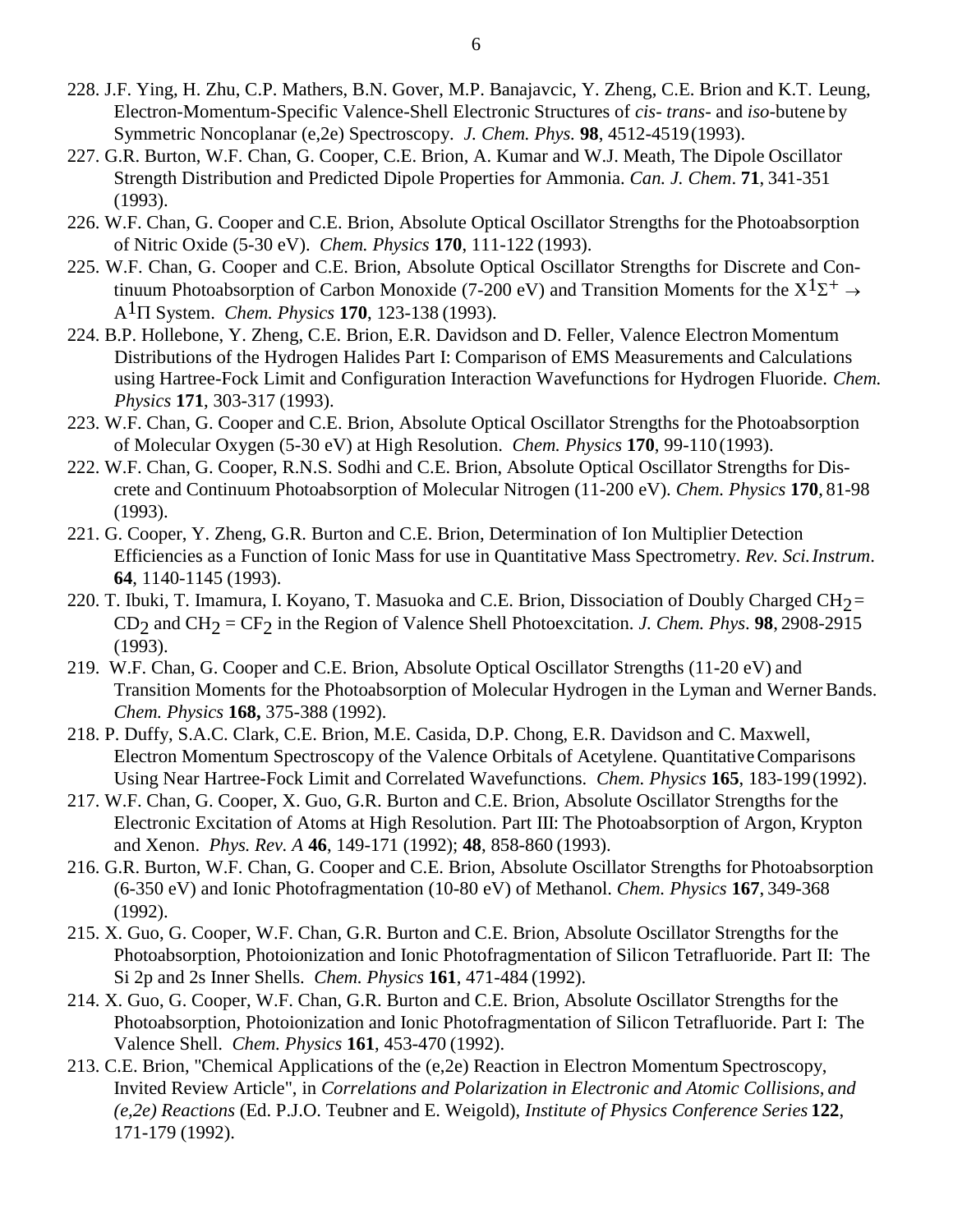- 212. W. Zhang, T. Ibuki and C.E. Brion, Absolute Dipole Oscillator Strengths for Inner-Shell Excitationof the Freon Molecules CF<sub>4</sub>, CF<sub>3</sub>Cl, CF<sub>2</sub>Cl<sub>2</sub>, CFCl<sub>3</sub> and CCl<sub>4</sub> at High Resolution. *Chem. Physics* 160, 435-450 (1992).
- 211. W.F. Chan, G. Cooper, X. Guo and C.E. Brion, Absolute Oscillator Strengths for the Electronic Excitation of Atoms at High Resolution: Part II: The Photoabsorption of Neon. *Phys. Rev. A* **45**, 1420-1433 (1992).
- 210. P. Duffy, M. Casida, C.E. Brion and D.P. Chong, Assessment of Gaussian-Weighted Angular Resolution Functions for Quantum Mechanical Calculations of Electron Momentum Distributions. *Chem. Physics* **159,** 347-363 (1992).
- 209. W.F. Chan, G. Cooper and C.E. Brion, Absolute Oscillator Strengths for the Electronic Excitation of Atoms at High Resolution: Experimental Methods and Measurements for Helium. *Phys. Rev. A* **44**, 186-204 (1991).
- 208. K.H. Sze and C.E. Brion, Inner-Shell and Valence-Shell Electronic Excitation of Cyclopropane and Ethylene Oxide by High Resolution Electron Energy Loss Spectroscopy. *J. Electron Spectrosc*. **57**, 117-135 (1991).
- 207. T. Imamura, C.E. Brion, I. Koyano, T. Ibuki and T. Masuoka, Dissociative Single, Double, andTriple Photoionization of Silicon Tetrafluoride in the Valence Shell and Silicon 2p Regions (hv = 33-133 eV). *J. Chem. Phys*. **94**, 4936-4948 (1991).
- 206. W. Zhang, G. Cooper, T. Ibuki and C.E. Brion, Excitation and Ionization of Freon Molecules. PartIV: Absolute Oscillator Strengths for the Photoabsorption (6-200 eV) and the Ionic Photofragmentation (11.5-49 eV) of CFCl3. *Chem. Physics* **153**, 491-502 (1991).
- 205. W. Zhang, G. Cooper, T. Ibuki and C.E. Brion, Excitation and Ionization of Freon Molecules. Part III: Absolute Oscillator Strengths for the Photoabsorption (8.5-200 eV) and the Ionic Photofragmentation (11.5-70 eV) of CF2Cl. *Chem. Physics* **151**, 357-370 (1991).
- 204. W. Zhang, G. Cooper, T. Ibuki and C.E. Brion, Excitation and Ionization of Freon Molecules. PartII: Absolute Oscillator Strengths for the Photoabsorption (7.5-200 eV) and the Ionic Photofragmentation (12.5-80 eV) of CF3Cl. *Chem. Physics* **151**, 343-356 (1991).
- 203. G. Cooper, E.B. Zarate, R.K. Jones and C.E. Brion, Absolute Oscillator Strengths for Photoabsorption, Photoionization and Ionic Photofragmentation of Sulphur Dioxide, Part II: The S 2p and 2s Inner Shells. *Chem. Physics* **150**, 237-250 (1991).
- 202. G. Cooper, E.B. Zarate, R.K. Jones and C.E. Brion, Absolute Oscillator Strengths for Photoabsorption, Photoionization and Ionic Photofragmentation of Sulphur Dioxide, Part I: The Valence Shell. *Chem. Physics* **150**, 251-261 (1991).
- 201. E.B. Zarate, G. Cooper and C.E. Brion, Absolute Oscillator Strengths for Photoabsorption, Photoionization and Ionic Photofragmentation of Phosphine. Part II: The P 2p and 2s Inner Shells. *Chem. Physics* **148**, 289-297 (1990).
- 200. E.B. Zarate, G. Cooper and C.E. Brion, Absolute Oscillator Strengths for Photoabsorption, Photoionization and Ionic Photofragmentation of Phosphine. Part I: The Valence Shell. *Chem. Physics*  **148**, 277-288 (1990).
- 199. E.R. Davidson, D. Feller, C.M. Boyle, L. Adamowicz, S.A.C. Clark and C.E. Brion, Hartree Fock Limit and Configuration Interaction Calculations of the Ion-Molecule Overlap Amplitude for Hydrogen Fluoride: Comparison with EMS Experiments. *Chem. Physics* **147**, 45-50 (1990).
- 198. W.F. Chan, G. Cooper, K.H. Sze and C.E. Brion, Experimental Determination of the Absolute Dipole Oscillator Strengths for the Helium  $1^1S \rightarrow n^1P$  (n = 2-7) Series. *J. Physics B* 23, L523-L526 (1990).
- 197. G. Cooper, W. Zhang, C.E. Brion and K. Tan, Photoelectron Spectroscopy of the FreonMolecules CF3Cl, CF2Cl2 and CFCl3 Using Synchrotron Radiation from 41-160 eV. *Chem. Physics* **145**, 117-129 (1990).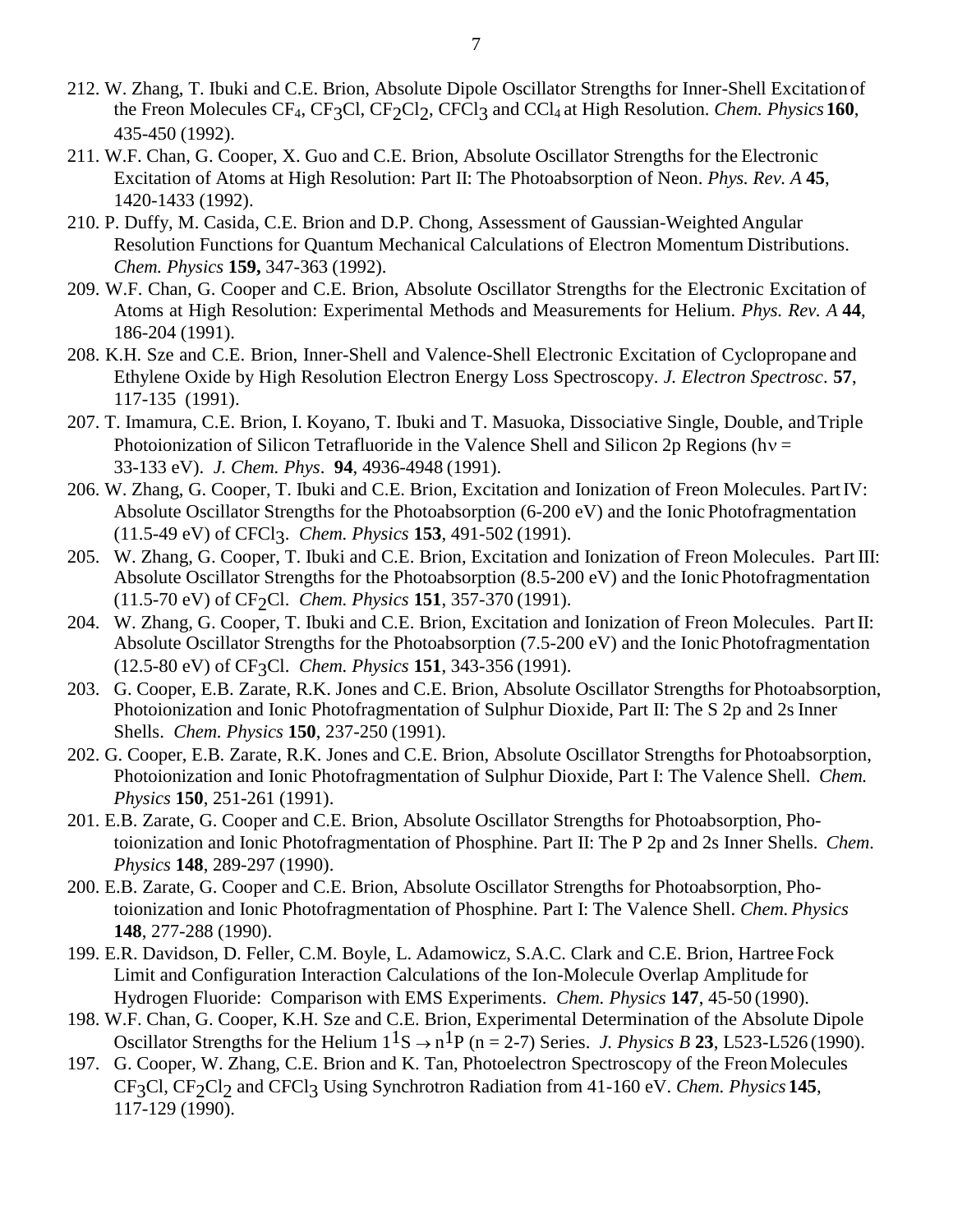- 196. Y. Zheng, E. Weigold, C.E. Brion and W. von Niessen, The Valence Electronic Structure ofDimethyl Ether: Complete Valence-Shell Binding Energy Spectra and Momentum Distributions. *J.Electron Spectrosc*. **53**, 153-175 (1990).
- 195. A.O. Bawagan and C.E. Brion, A New Method for Incorporating Momentum Resolution Effectsand Defining the Momentum Scale in Electron Momentum Spectroscopy. *Chem. Physics* **144**, 167-178 (1990).
- 194. G. Cooper, K.H. Sze and C.E. Brion, Core and Valence Shell Electronic Excitation of the Group VI Transition Metal Hexacarbonyls  $Cr(CO)_6$ , Mo $(CO)_6$  and W $(CO)_6$  by High Resolution Electron Energy Loss Spectroscopy. *J. Am. Chem. Soc*. **112**, 4221-4227(1990).
- 193. S.A.C. Clark, T.J. Reddish, C.E. Brion, E.R. Davidson and R. Frey, The Valence Orbital Momentum Distributions and Binding Energy Spectra of Methane by Electron Momentum Spectroscopy: Quantitative Comparisons Using Near-Hartree-Fock Limit and Correlated Wavefunctions. *Chem. Physics* **143**, 1-10 (1990).
- 192. K.H. Sze and C.E. Brion, Inner-Shell and Valence-Shell Electronic Excitation of  $SF_6$ , Se $F_6$ , and Te $F_6$ by High Energy Electron Impact--An Investigation of Potential Barrier Effects. *Chem. Physics* **140**, 439-472 (1990) (also erratum **147**, 219 (1990)).
- 191. W. Zhang, K.H. Sze, C.E. Brion, X.M. Tong and J.M. Li, Inner Shell Electron Energy Loss Spectra of NO<sub>2</sub> at High Resolution: Comparison with Multichannel Quantum Defect Calculations of Dipole Oscillator Strengths and Transition Energies. *Chem. Physics* **140**, 265-279 (1990).
- 190. G. Cooper, T. Ibuki and C.E. Brion, Absolute Oscillator Strengths for Photoabsorption, Photoionization, and Ionic Photofragmentation of Silane, Part II: The Si 2p and 2s Inner-Shells. *Chem. Physics*  **140**, 147-156 (1990).
- 189. G. Cooper, T. Ibuki and C.E. Brion, Absolute Oscillator Strengths for Photoabsorption, Photoionization, and Ionic Photofragmentation of Silane, Part I: The Valence Shell. *Chem. Physics* **140**, 133-146 (1990).
- 188. S.A.C. Clark, A.O. Bawagan and C.E. Brion, The Valence Orbital Momentum Distributions and Binding Energy Spectra of Dimethyl Ether by Electron Momentum Spectroscopy: An Investigation of the Methyl Inductive Effect. *Chem. Physics* **137**, 407-426 (1989).
- 187. W. Zhang, G. Cooper, T. Ibuki and C.E. Brion, Excitation and Ionization of Freon Molecules. PartI: Absolute Dipole Oscillator Strengths for the Photoabsorption and Ionic Photofragmentation of CF4. *Chem. Physics* **137**, 391-405 (1989).
- 186. K.H. Sze, C.E. Brion, A. Katrib and B. El-Issa, Excitation and Ionization of the Monohaloethylenes  $(C_2H_3X, X = F, Cl, Br, I)$ , II: Photoionization by He(I) and He(II) Photoelectron Spectroscopy and Valence-Shell Excitation by Electron Energy Loss Spectroscopy. *Chem. Physics* **137**, 369-390 (1989).
- 185. S.A.C. Clark, C.E. Brion, E.R. Davidson and C. Boyle, The Momentum Distributions and Binding Energies of the Valence Orbitals of Phosphine by Electron Momentum Spectroscopy: Quantitative Comparisons Using Near-Hartree- Fock Limit and Correlated Wavefunctions. *Chem. Physics* **136**, 55-66 (1989).
- 184. G. Cooper, K.H. Sze and C.E. Brion, Core and Valence-Shell Electronic Excitation of Nickel Tetracarbonyl by High Resolution Electron Energy Loss Spectroscopy. *J. Am. Chem. Soc*. **111**, 5051-5058 (1989).
- 183. K.H. Sze and C.E. Brion, Inner-Shell and Valence-Shell Electronic Excitation of ClF3 by High Energy Electron Impact--An Investigation of Potential Barrier Effects. *Chem. Physics* **137**, 353-367(1989).
- 182. T. Ibuki, G. Cooper and C.E. Brion, Absolute Dipole Oscillator Strengths for Photoabsorption and the Molecular and Dissociative Photoionization of Ethylene. *Chem. Physics* **129**, 295-309 (1989).
- 181. K.H. Sze, C.E. Brion and A. Katrib, Excitation and Ionization of the Monohaloethylenes (C<sub>2</sub>H<sub>3</sub>X, X = F, Cl, Br, I), I: Inner-Shell Excitation by Electron Energy Loss Spectroscopy. *Chem. Physics* **132**, 271-293 (1989).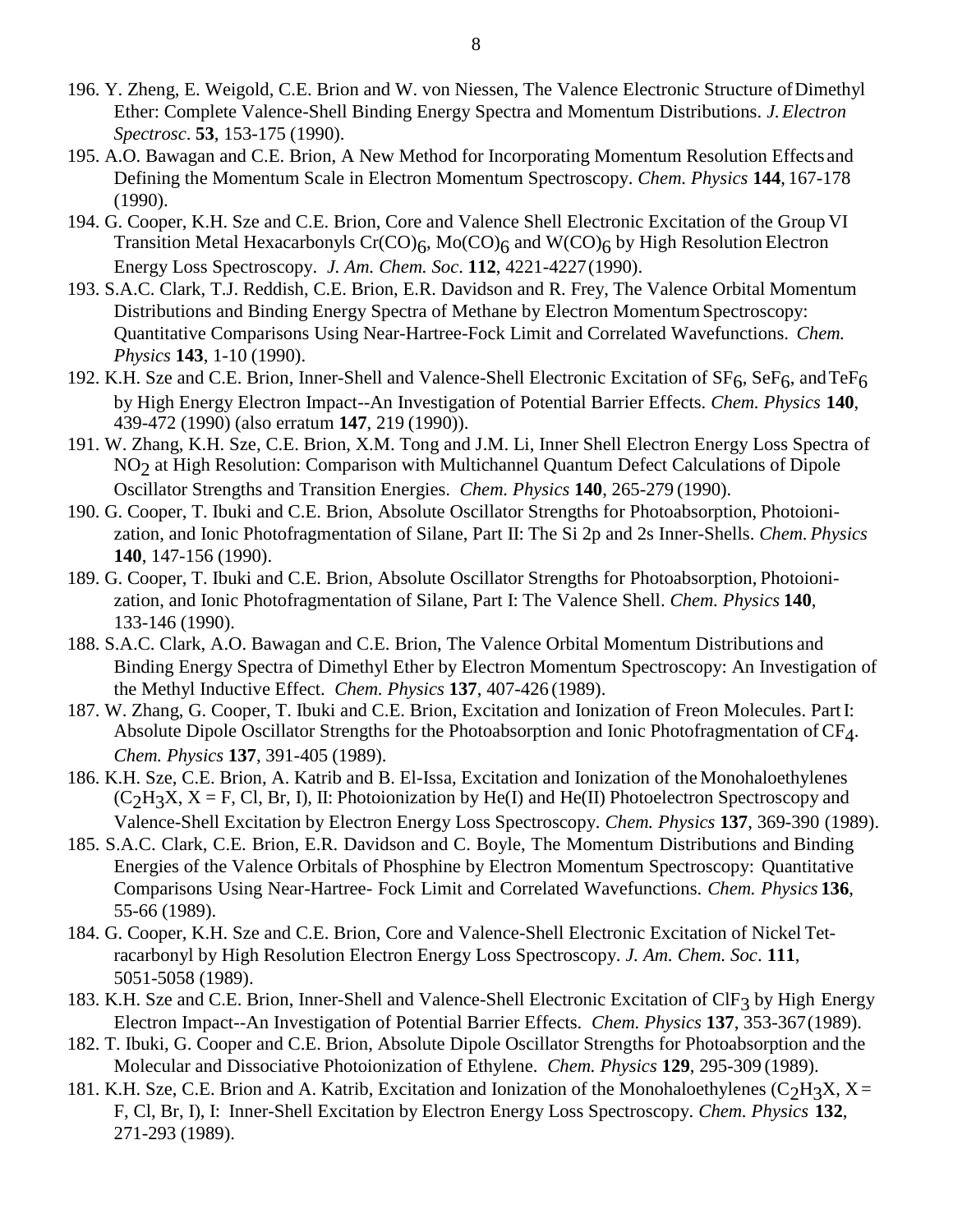- 180. S.A.C. Clark, E. Weigold, C.E. Brion, E.R. Davidson, R.F. Frey, C.M. Boyle, W. von Niessen and J. Schirmer, Electron Momentum Distributions and Binding Energies of the Valence Orbitals of SiH<sub>4</sub>. *Chem. Physics* **134**, 229-239 (1989).
- 179. A.O. Bawagan, C.E. Brion, E.R. Davidson, C. Boyle and R.F. Frey, The Valence OrbitalMomentum Distributions and Binding Energies of Formaldehyde--A Comparison of Electron Momentum Spectroscopy and Quantum Chemical Calculations Using Wavefunctions up to Near-Hartree-Fock Quality. *Chem. Physics* **128**, 439-455 (1988).
- 178. G. Cooper, T. Ibuki, Y. Iida and C.E. Brion, Absolute Dipole Oscillator Strengths for Photoabsorption and the Molecular and Dissociative Photoionization of Acetylene. *Chem. Physics* **125**, 307-320 (1988).
- 177. C.E. Brion, A.O. Bawagan and K.H. Tan, Investigation of Electron Correlation Effects in the Inner Valence Photoelectron Spectra of Argon and Xenon Using Synchrotron Radiation at HighResolution. *Can. J. Chem*. **66**, 1877-1889 (1988).
- 176. A.M. Grisogono, R. Pascual, E. Weigold, A.O. Bawagan, C.E. Brion and W. von Niessen, Orbital Momentum Distributions and Binding Energies for the Complete Valence Shell of Molecular Iodine. *Chem. Physics* **124**, 121-130 (1988).
- 175. A.O. Bawagan and C.E. Brion, Studies of the Electron Density in the Outermost Orbitals of CH3NH2,  $(CH<sub>3</sub>)<sub>2</sub>NH$ ,  $(CH<sub>3</sub>)<sub>3</sub>N$ ,  $NH<sub>3</sub>$  and NF<sub>3</sub> by Electron Momentum Spectroscopy--Evidence for Charge Delocalization. *Chem. Physic*s **123**, 51-63 (1988).
- 174. K.H. Sze, C.E. Brion, M. Tronc, S. Bodeur and A.P. Hitchcock, Inner-Shell and Valence-Shell Excitation of Dimethyl Sulfoxide by Electron Energy Loss Spectroscopy and by Photoabsorption Using Synchrotron Radiation. *Chem. Physics* **121**, 279-297 (1988).
- 173. C.L. French, C.E. Brion, A.O. Bawagan, P.S. Bagus and E.R. Davidson, Electron Momentum Spectroscopy of the Valence Orbitals of CO--Quantitative Comparisons Using Hartree-Fock Limit Wavefunctions. *Chem. Physics* **121**, 315-333 (1988).
- 172. L. Frost, A.M. Grisogono, E. Weigold, C.E. Brion, A.O. Bawagan, P. Thomasello, J. Schirmer and W. von Niessen, Orbital Momentum Distributions and Binding Energies for the Complete Valence Shell of Molecular Bromine. *Chem. Physics* **119**, 253-264 (1988).
- 171. C.L. French, C.E. Brion and E.R. Davidson, A Study of the Valence Orbitals of H2S byElectron Momentum Spectroscopy--Quantitative Comparisons Using Hartree-Fock Limit and CorrelatedWave Functions. *Chem. Physics* **122,** 247-269 (1988).
- 170. A.O. Bawagan, R. Müller-Fiedler, C.E. Brion, E.R. Davidson and C. Boyle, The Valence Orbitalsof NH3 by Electron Momentum Spectroscopy--Quantitative Comparisons Using Hartree-Fock Limit and Correlated Wavefunctions. *Chem. Physics* **120**, 335-358 (1988).
- 169. J.W. Gallagher, C.E. Brion, J.A.R. Samson and P.W. Langhoff, Absolute Cross Sections for Molecular Photoabsorption, Partial Photoionization and Ionic Photofragmentation Processes. *J. Phys. Chem. Ref. Data* **17**, 9-153 (1988).
- 168. A.O. Bawagan and C.E. Brion, Orbital Imaging of the "Lone-Pair" Electrons in N(CH3)3, NH3 and NF3 by Electron Momentum Spectroscopy. Chem. Phys. Letters **137**, 573-577(1987).
- 167. Kong-Hung Sze, C.E. Brion, Xiao-Min Tong and Jia-Ming Li, Inner Shell Excitation of SO<sub>2</sub> by High Energy Electron Impact--A Comparison with Multichannel Quantum Defect Theory. *Chem. Physics* **115**, 433-451 (1987).
- 166. L. Frost, A.M. Grisogono, I.E. McCarthy, E. Weigold, C.E. Brion, A.O. Bawagan, P.K.Mukherjee, W. von Niessen, M. Rosi and A. Sgamellotti, Orbital Momentum Distributions and Binding Energies for the Complete Valence Shell of Molecular Chlorine by Electron Momentum Spectroscopy. *Chem. Physics* **113**, 1-18 (1987).
- 165. A.O. Bawagan, C.E. Brion, E.R. Davidson and D. Feller, Electron Momentum Spectroscopy of the Valence Orbitals of H<sub>2</sub>O and D<sub>2</sub>O: Quantitative Comparisons Using Hartree-Fock Limit and Correlated Wave Functions. *Chem. Physics* **113**, 19-42 (1987).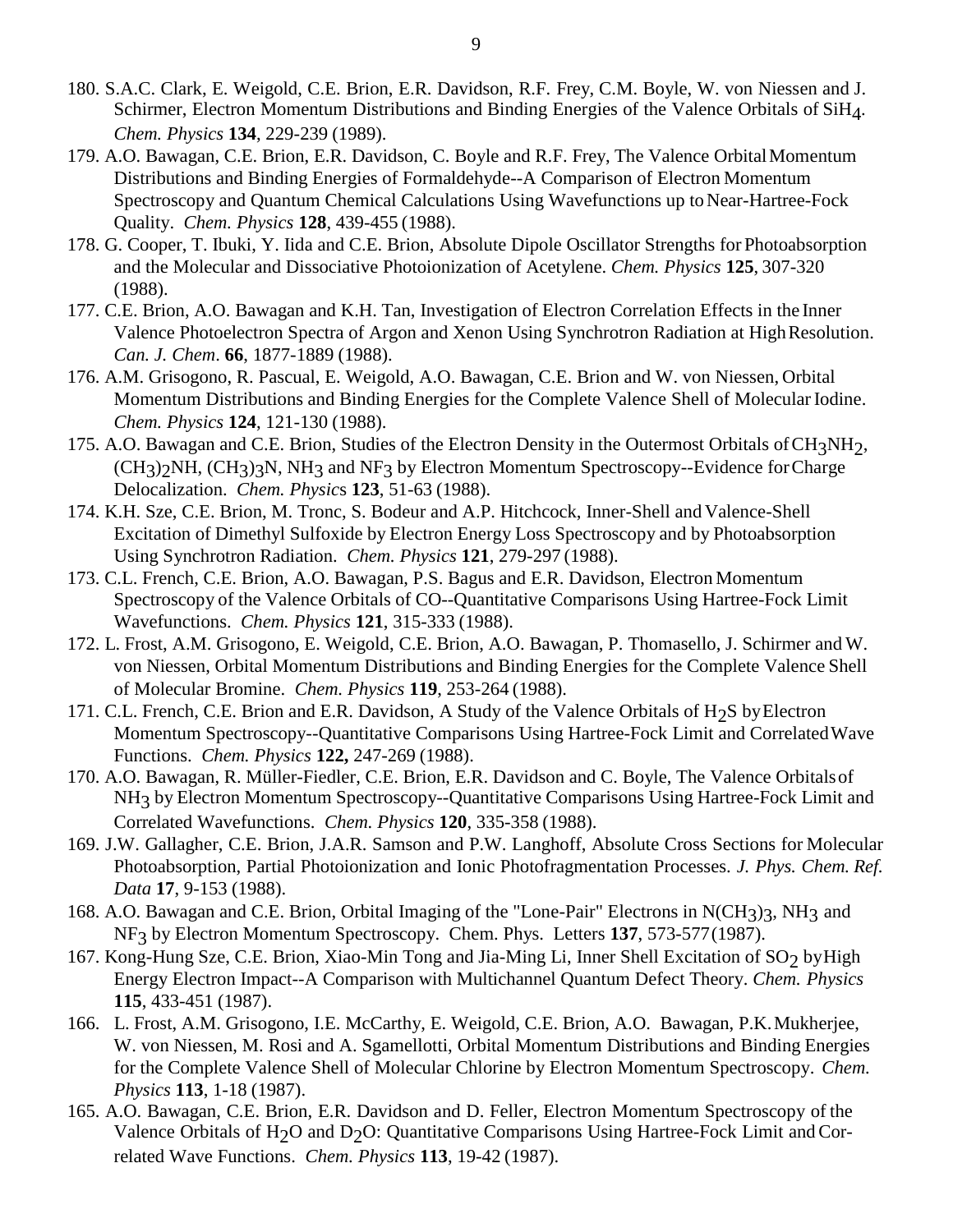- 164. C.E. Brion, A.O. Bawagan and K.H. Tan, The Argon 3s Photoelectron Satellite Spectrum at High Resolution (hv = 60-170 eV). *Chem. Phys. Letters* **134**, 76-82 (1987).
- 163. A. Yagishita, S. Arai, C.E. Brion, T. Hayaishi, J. Murakami, Y. Sato and M. Ukai, Auger Decayof Core-Excited States of SiH4 Molecules. *Chem. Phys. Letters* **132**, 437-440 (1986).
- 162. A.O. Bawagan, C.E. Brion, M.A. Coplan, J.A. Tossell and J.H. Moore, Momentum Distributions for the  $\pi$ -Electrons of para-Dichlorobenzene--an Investigation of Inductive and Resonance Effects by Electron Momentum Spectroscopy. *Chem. Physics* **110**, 153-160 (1986).
- 161. C.E. Brion and K.H. Tan, Satellite Intensities in Photoelectron Spectroscopy and Electron Momentum Spectroscopy--Synchrotron Radiation Studies of Argon 3s and Xenon 5s Photoionization ( $hv =$ 60-130 eV). *Austral. J. Phys*. **39**, 565-586 (1986).
- 160. C.E. Brion, D.W. Lindle, P.A. Heimann, T.A. Ferrett, M.N. Piancastelli and D.A. Shirley, Photoelectron Branching Ratios and Partial Photoionization Cross Sections for Production of the  $(2a_1)^{-1}$ State of H2O up to 200 ev. *Chem. Phys. Letters* **128**, 118-122 (1986).
- 159. Y. Iida, F. Carnovale, S. Daviel and C.E. Brion, Absolute Oscillator Strengths for Photoabsorption and the Molecular and Dissociative Photoionization of Nitric Oxide. *Chem. Physics* **105**, 211-225 (1986).
- 158. C.E. Brion, Looking at Orbitals in the Laboratory--The Experimental Investigation ofMolecular Wavefunctions and Binding Energies by Electron Momentum Spectroscopy. *Int. J. QuantumChem.*  **29**, 1397-1428 (1986).
- 157. C.E. Brion, K.H. Tan and G.M. Bancroft, Synchrotron Radiation Studies of the Ar 3s<sup>-1</sup> Binding Energy Spectrum--Comparison of Experimental Intensities and Theory. *Phys. Rev. Letters* **56**, 584-587 (1986).
- 156. C.E. Brion, Y. Iida and J.P. Thomson, Absolute Oscillator Strengths for the Photoabsorption, Ionic Photofragmentation and Photoionization of H<sub>2</sub>S (10-40 eV). Chem. Physics 101, 449-460 (1986).
- 155. C.E. Brion, Y. Iida, F. Carnovale and J.P. Thomson, Absolute Dipole Oscillator Strengthsfor Photoabsorption, Photoionization and Ionic Photofragmentation Processes in HBr. *Chem. Physics* **98**, 327-339 (1985).
- 154. A.O. Bagawan, L.Y. Lee, K.T. Leung and C.E. Brion, An Investigation of the Valence Orbitalsof Water by High Momentum Resolution Electron Momentum Spectroscopy. *Chem. Physics* **99**, 367-382 (1985).
- 153. C.E. Brion, Absolute Oscillator Strengths for Photoabsorption and Photoionization Processes by Fast Electron Impact. *Comments on Atomic and Molecular Physics* **16**, 249-270 (1985).
- 152. C.E. Brion and F. Carnovale, The Absolute Partial Photoionization Cross Section for the Production of the X²B1 State of H2O. *Chem. Physics* **100**, 291-296 (1985).
- 151. K.T. Leung and C.E. Brion, A Data Summary and Bibliography of Binary (e,2e) Spectroscopic Studies. *J. Electron Spectrosc*. **35**, 327-352 (1985).
- 150. R.N.S. Sodhi and C.E. Brion, High Resolution Carbon 1s and Valence Shell Electronic Excitation Spectra of Allene and trans-1,3-Butadiene studied by Electron Energy Loss Spectroscopy. *J. Electron Spectrosc*. **37**, 1-21 (1985).
- 149. R.N.S. Sodhi and C.E. Brion, Inner Shell Electron Energy Loss Spectra of the Methyl Amines and Ammonia. *J. Electron Spectrosc*. **36**, 187-201 (1985).
- 148. R.N.S. Sodhi and C.E. Brion, Electronic Excitation in Phosphorus-Containing Molecules, III: Valence Shell Electron Energy Loss Spectra of P(CH3)3, PCl3, PF3, OPCl3 and PF5. *J. Electron Spectrosc*. **37**, 145-162 (1985).
- 147. R.N.S. Sodhi and C.E. Brion, Electronic Excitation in Phosphorus Containing Molecules, II: Inner Shell Electron Energy Loss Spectra of PF5, OPF3 and OPCl3. *J. Electron Spectrosc*. **37**,125-144 (1985).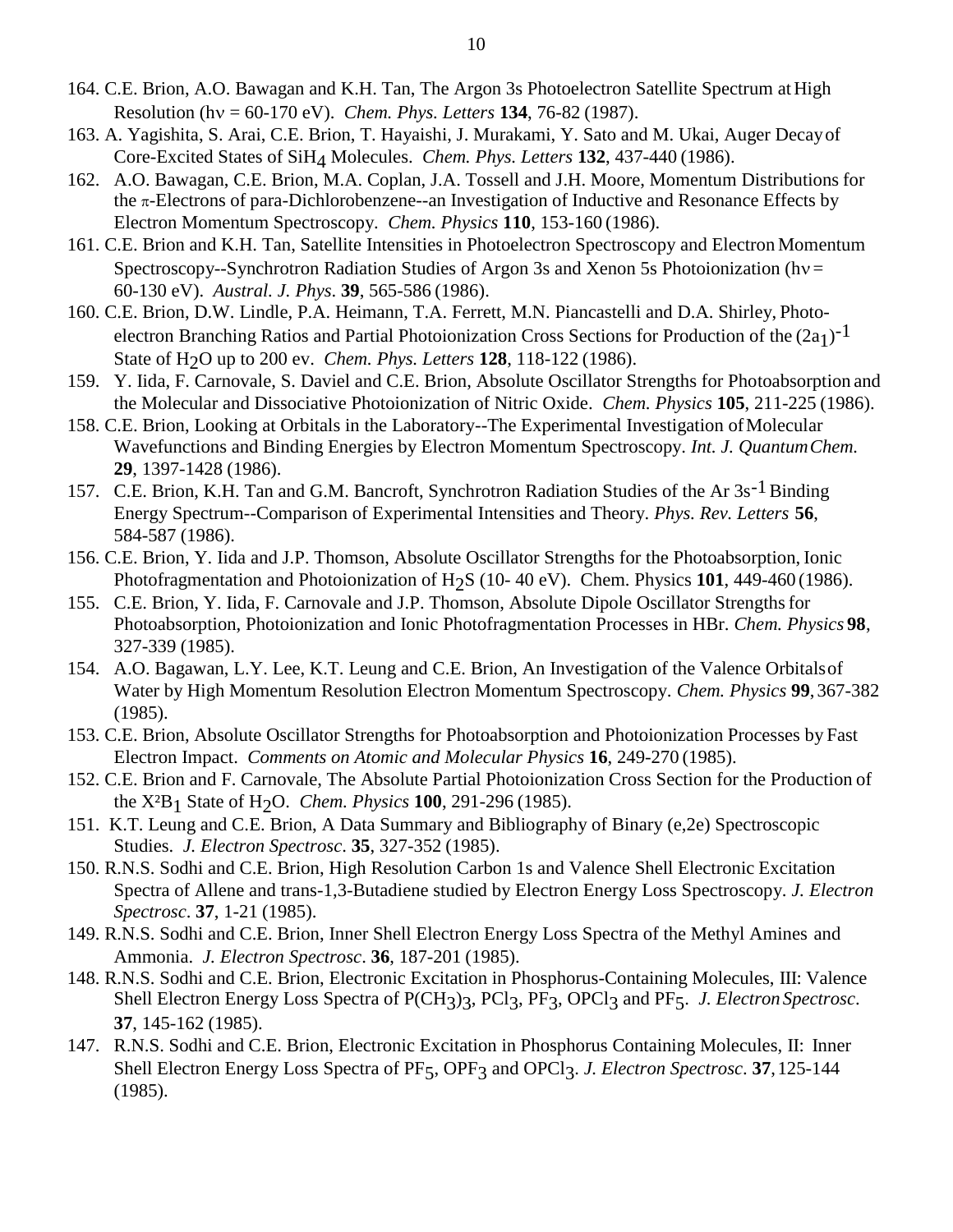- 146. R.N.S. Sodhi and C.E. Brion, Electronic Excitation in Phosphorus Containing Molecules, I: Inner Shell Electron Energy Loss Spectra of PH3, P(CH3)3, PF3 and PCl3. *J. Electron Spectrosc*.**37**, 97-123 (1985).
- 145. K.T. Leung and C.E. Brion, Binary (e,2e) Spectroscopic Study of Carbonyl Sulfide and the Momentum Space Chemistry of CO<sub>2</sub>, CS<sub>2</sub> and COS. *Chem. Physics* **96**, 241-258 (1985).
- 144. K.T. Leung, C.E. Brion, B.W. Fatyga and P.W. Langhoff, Valence Orbital Momentum Distributions and Ionization Energies of Carbon Disulfide. *Chem. Physics* **96**, 227-240 (1985).
- 143. K.T. Leung and C.E. Brion, Outer Valence Orbital Momentum Distributions of Carbon Dioxide by Binary (e,2e) Spectroscopy. *Chem. Physics* **93**, 319-332(1985).
- 142. R.N.S. Sodhi, S. Daviel, C.E. Brion and G.G.B. de Souza, Electron Energy Loss Spectra of the Silicon 2p, 2s, Carbon 1s and Valence Shells of Tetramethylsilane. *J. Electron Spectrosc*. **35**, 45-64 (1985); **36**, 395 (1985).
- 141. R. Cambi, G. Ciullo, A. Sgamellotti, C.E. Brion, J.P.D. Cook, I.E. McCarthy and E. Weigold, Experimental and Theoretical Binding Energy Spectra and Momentum Distributions for theValence Orbitals of H2O. *Chem. Physics* **91**, 373-381 (1984); **98**, 166 (1985).
- 140. K.T. Leung and C.E. Brion, Experimental and Calculated Momentum Densities for the Valence Orbitals of Carbon Tetrafluoride. *Chem. Physics* **91,** 43-58 (1984).
- 139. R.N.S. Sodhi, C.E. Brion and R.G. Cavell, Inner Shell and Valence Excitation and Core Ionization in NF3 Studied by Electron Energy Loss and X-ray Photoelectron Spectroscopies. *J. Electron Spectrosc*. **34**, 373-398 (1984).
- 138. C.E. Brion and J.P. Thomson, Compilation of Dipole Oscillator Strengths (Cross Sections) for the Photoabsorption, Photoionization and Ionic Fragmentation of Molecules. *J. Electron Spectrosc*. **33**, 301-331 (1984).
- 137. C.E. Brion and J.P. Thomson, Compilation of Valence Shell Molecular Photoelectron Branching Ratios as a Function of Energy. *J. Electron Spectrosc*. **33**, 287-300 (1984).
- 136. C.E. Brion, "Dipole Oscillator Strengths Observed in Electron Impact", *Proceedings of Workshop on Electronic and Ionic Collision Cross Sections Needed in the Modeling of Radiation Interactions with Matter*, December 1983, published by Argonne National Laboratory (ANL-84-28) pages 85-95 (1984).
- 135. R.N.S. Sodhi and C.E. Brion, Reference Energies for Inner Shell Electron Energy Loss Spectroscopy. *J. Electron Spectrosc*. **34**, 363-372 (1984).
- 134. K.T. Leung and C.E. Brion, Experimental Determination of the Bond Density of Molecular Hydrogen in Momentum Space by Binary (e,2e) Spectroscopy. *J. Am. Chem. Soc*. **106**, 5859-5864 (1984).
- 133. A.P. Hitchcock, G.R.J. Williams, C.E. Brion and P.W. Langhoff, Experimental and Theoretical Studies of the Valence Shell Dipole Excitation Spectrum and Absolute Absorption Cross-Sections of Hydrogen Fluoride. *Chem. Physics* **88**, 65-80 (1984).
- 132. K.T. Leung and C.E. Brion, (e,2e) Chemistry, Lecture Notes in Chemistry Series, Wavefunctions and Mechanisms from Electron Scattering Processes. Springer-Verlag (Berlin, Heidelberg, New York), **35**, 151-155 (1984).
- 131. C.E. Brion, Dipolar Electron Molecule Experiments, Lecture Notes in Chemistry Series, Wavefunctions and Mechanisms from Electron Scattering Processes. Springer-Verlag (Berlin, Heidelberg, New York) **35**, 142-150 (1984).
- 130. S. Daviel, C.E. Brion and A.P. Hitchcock, A New High Performance Electron Energy Loss Spectrometer for Valence and Inner-Shell Excitation Studies. *Rev. Sci. Instrum*. **55**, 182-191 (1984).
- 129. S. Daviel, Y. Iida, F. Carnovale and C.E. Brion, Absolute Oscillator Strengths for the Partial Photoionization, Ionic Fragmentation and Photoabsorption of HCl . *Chem. Physics* **83**, 391-406 (1984).
- 128. R. Sodhi, S. Daviel, C.E. Brion and G.G.B. de Souza, Carbon 1s, Silicon 2s,2p and Valence Shell Electronic Excitation in Tetramethylsilane. *Annals. Israel Phys. Soc*. **6**, 200-202 (1983).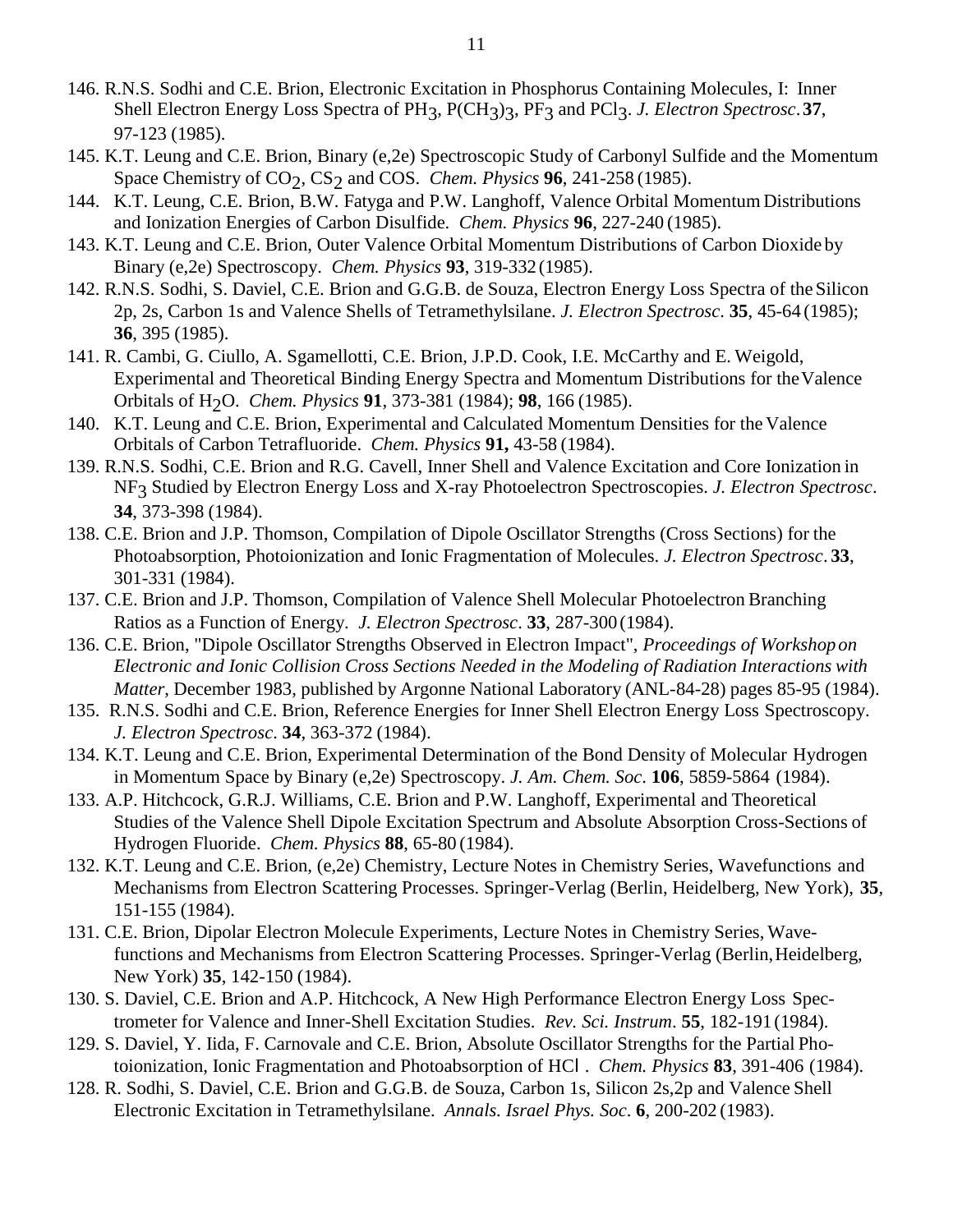- 127. C.E. Brion, S. Daviel, Y. Iida and F. Carnovale, Absolute Cross-Sections for the Photoionization, Photoabsorption and Ionic Fragmentation of HCl . *Annals. Israel Phys. Soc*. **6**, 237-239 (1983).
- 126. K.T. Leung and C.E. Brion, Orbital Density Topography and Binary (e,2e) Spectroscopic Study of Two-Electron Systems: He and H2. *Chem. Physics* **82**, 113-137 (1983).
- 125. K.T. Leung and C.E. Brion, Experimental Investigation of the Valence Orbital MomentumDistributions and Ionization Energies of the Noble Gases by Binary (e,2e) Spectroscopy. *Chem. Physics* **82**, 87-111 (1983).
- 124. A. Minchinton, C.E. Brion, J.P.D. Cook and E. Weigold, Molecular Orbital Electron Momentum Distributions and Separation Energies of CH3CN. *Chem. Physics* **76**, 89-101 (1983).
- 123. F. Carnovale and C.E. Brion, Absolute Dipole Oscillator Strengths for Molecular and Dissociative Photoionization of Hydrogen Fluoride. *Chem. Physics* **74**, 253-259 (1983).
- 122. C.E. Brion and F. Carnovale, Mass Spectrometric Investigation of the Anomalous Behaviour of Hydrogen Fluoride in Low Pressure Scattering Experiments. *J. Physics B*. **16**, 499-504(1983).
- 121. C.E. Brion, S. Daviel, R. Sodhi and A.P. Hitchcock, Recent Advances in Inner-Shell Excitation of Free Molecules by Electron Energy Loss Spectroscopy, AIP Conference Proceedings **No. 94** - X-Ray and Atomic Inner-Shell Physics, (Ed. B. Crasemann) American Institute of Physics, (1982) 429-446.
- 120. J.P.D. Cook and C.E. Brion, Momentum Density Maps for Molecules, AIP Conference Proceedings **No. 86** - Momentum Wave Functions (Ed. E. Weigold). American Institute of Physics(1982), 278-296.
- 119. I.H. Suzuki and C.E. Brion, Comment on Momentum Distributions of Valence Electrons of Atoms and Simple Molecules. *Bull. Chem. Soc. Japan* **55,** 3327-3328 (1982).
- 118. C.E. Brion, I.E. McCarthy, I.H. Suzuki, E. Weigold, G.R.J. Williams, K.L. Bedford, A.B. Kunz and R. Weidman, Electron Momentum Distributions and Binding Energies for the Valence Orbitals of Hydrogen Bromide and Hydrogen Iodide. *J. Electron Spectrosc*. **27**, 83-107 (1982).
- 117. J.P.D. Cook and C.E. Brion, Binary (e, 2e) Spectroscopy and Momentum Space Chemistry of  $CO_2$ . Chem. Physics **69**, 339-356 (1982).
- 116. A.P. Hitchcock, C.E. Brion, G.R.J. Williams and P.W. Langhoff, Experimental and Theoretical Studies of the Valence-Shell Dipole Excitation Spectrum of Molecular Fluorine. *Chem. Physics* **66**, 435-442 (1982).
- 115. F. Carnovale, A.P. Hitchcock, J.P.D. Cook and C.E. Brion, Absolute Dipole Oscillator Strengthsfor Molecular and Dissociative Photoionization of COS (10-50 eV) and CS<sub>2</sub> (10-40 eV). *Chem. Physics* **66**, 249-259 (1982).
- 114. C.E. Brion, Electron Scattering at High and Intermediate Energies--Quantitative Measurement in Molecular Spectroscopy, in Physics of Electronic and Atomic Collisions. Ed. S. Datz (North-Holland 1982) pages 579-593.
- 113. A. Minchinton, C.E. Brion and E. Weigold, Momentum Distributions and Binding Energies for the Valence Orbitals of Methanol. *Chem. Physics* **62,** 369-375 (1981).
- 112. C.E. Brion, J.P.D. Cook, I.G. Fuss and E. Weigold, Molecular Orbital Momentum Distributions and Binding Energies for Nitric Oxide. *Chem. Physics* **64**, 287-297 (1982).
- 111. F.C. Carnovale, R. Tseng and C.E. Brion, Absolute Oscillator Strengths for the Photoabsorption and Partial Photoionization of Hydrogen Fluoride. *J. Phys. B* **14**, 4771-4785 (1981).
- 110. A.P. Hitchcock and C.E. Brion, The Electronic Spectrum of Hydrogen Fluoride(7-46 eV). *Chem. Physics* **61**, 281-291 (1981).
- 109. F. Carnovale, M.G. White and C.E. Brion, Absolute Dipole Oscillator Strengths for Photoabsorption and Photoionization of Carbon Disulphide. *J. Electron Spectrosc*. **24**, 63-76 (1981).
- 108. A.P. Hitchcock and C.E. Brion, K-Shell Excitation of HF and  $F<sub>2</sub>$  Studied by Electron Energy Loss Spectroscopy. *J. Physics B*. **14**, 4399-4413 (1981).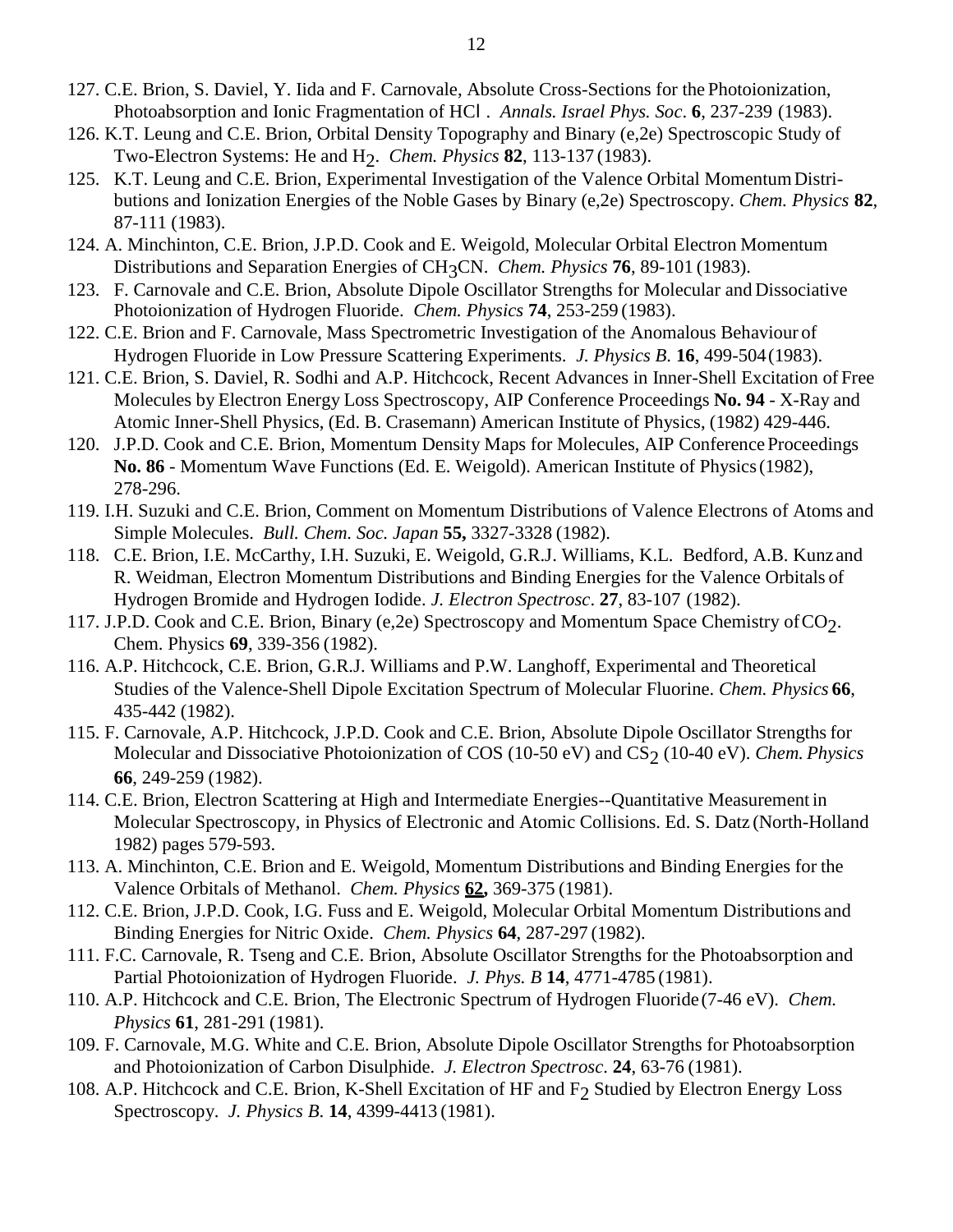- 107. C.E. Brion, W.B. Stewart, D.S.C. Yee and P. Crowley, Electron Spectroscopy with Excited Atoms and Photons, X: Halogen Substituted Methanes and Methyl Amines. *J. Electron Spectrosc*. **23**, 399-415 (1981).
- 106. C.E. Brion and K.H. Tan, Photoelectron Branching Ratios and Partial Oscillator Strengths forthe Photoionization of NO (20-60 eV). *J. Electron Spectrosc*. **23**, 1-11 (1981).
- 105. M.G. White, K.T. Leung and C.E. Brion, Absolute Dipole Oscillator Strengths for Photoabsorption and Photoionization of COS. *J. Electron Spectrosc*. **23**, 127-145 (1981).
- 104. J.P.D. Cook, M.G. White, C.E. Brion, W. Domcke, J. Schirmer, L.S. Cederbaum and W. von Niessen, On the Valence Shell Binding Energy Spectrum of Carbonyl Sulphide. *J. Electron Spectrosc*. **22**, 261-270 (1981).
- 103. A.P. Hitchcock and C.E. Brion, An Investigation into Allegations of Double Scattering in theCarbon K-Shell Electron Energy Loss Spectrum of Acetylene. *J. Electron Spectrosc*. **22**, 283-287 (1981).
- 102. C.E. Brion and A. Hamnett, Continuum Optical Oscillator Strength Measurements by Electron Spectroscopy in the Gas Phase, in "The Excited State in Chemical Physics, Part 2". Adv.Chem. Physics **Volume 45**, 1-80 (Ed. J.W. McGowan) John Wiley New York (1981).
- 101. C.E. Brion and A.P. Hitchcock, Experiments with Hydrogen Fluoride--Is it Really HF? *J.Physics B*.**13**, L677-680 (1980).
- 100. A.P. Hitchcock and C.E. Brion, Neon K-Shell Excitation Studied by Electron Energy LossSpectroscopy. *J. Physics B*. **13**, 3269-3273 (1980).
- 099. I.H. Suzuki, E. Weigold and C.E. Brion, Electron Coincidence Spectroscopy of  $0<sub>2</sub>$  Valence Electron Momentum Distributions and Binding Energies. *J. Electron Spectrosc*. **20**, 289-303 (1980).
- 098. C.E. Brion, S.T. Hood, I.H. Suzuki, E. Weigold and G.R.J. Williams, Momentum Distributions and Ionization Potentials for the Valence Orbitals of Hydrogen Fluoride and Hydrogen Chloride. *J. Electron Spectrosc*. **21** , 71-91 (1980).
- 097. I.H. Suzuki, C.E. Brion and E. Weigold, Binding Energies at Different Momenta for the Valence Orbitals of HCl by the Binary (e,2e) Method. *Int. J. Quant. Chem*. **18**, 275-280(1980).
- 096. A.P. Hitchcock and C.E. Brion, Inner Shell Excitation of Formaldehyde, Acetaldehyde and Acetone Studied by Electron Impact. *J. Electron Spectrosc.* **19**, 231-250 (1980).
- 095. A.P. Hitchcock, C.E. Brion and M.J. Van der Wiel, Absolute Oscillator Strengths for Valence Shell Ionic Photofragmentation of N<sub>2</sub>0 and CO<sub>2</sub> (8-75 eV). *Chem. Physics* **45**, 461-478 (1980).
- 094. J.P.D. Cook, C.E. Brion and A. Hamnett, On the Ionization and Momentum Distributions of the Valence Electrons of H2S. *Chem. Physics* **45**, 1-13 (1980).
- 093. A.P. Hitchcock and C.E. Brion, K-shell Excitation Spectra of CO, N<sub>2</sub> and 0<sub>2</sub>. *J. Electron Spectrosc*. **18**, 1-21 (1980).
- 092. A.P. Hitchcock, C.E. Brion and M.J. Van der Wiel, Ionic Fragmentation of Inner-Shell Excited States of CO2 and N20. *Chem. Phys. Letters* **66**, 213-217 (1979).
- 091. C.E. Brion, I.E. McCarthy, I.H. Suzuki and E. Weigold, Momentum Distributions for theValence Orbitals of Hydrogen Fluoride. *Chem. Phys. Letters* **67**, 115-118 (1979).
- 090. W. Domcke, L.S. Cederbaum, J. Schirmer, W. von Niessen, C.E. Brion and K.H. Tan, Experimental and Theoretical Investigation of the Complete Valence Shell Ionization Spectra of  $CO<sub>2</sub>$  and N<sub>2</sub>0. *Chem. Physics* **40**, 171-183 (1979).
- 089. A.P. Hitchcock and C.E. Brion, On the Assignment of the Carbon K-shell Spectra of the Methyl Halides. *J. Electron Spectrosc*. **17**, 139-148 (1979).
- 088. C.E. Brion, K.H. Tan, M.J. Van der Wiel and Ph.E. Van der Leeuw, Dipole Oscillator Strengths for the Photoabsorption, Photoionization and Fragmentation of Molecular Oxygen. *J. Electron Spectrosc*. **17**, 101-119 (1979).
- 087. A.P. Hitchcock and C.E. Brion, Inner Shell Electron Energy Loss Studies of HCN and C<sub>2</sub>N<sub>2</sub>. *Chem. Physics* **37**, 319-331 (1979).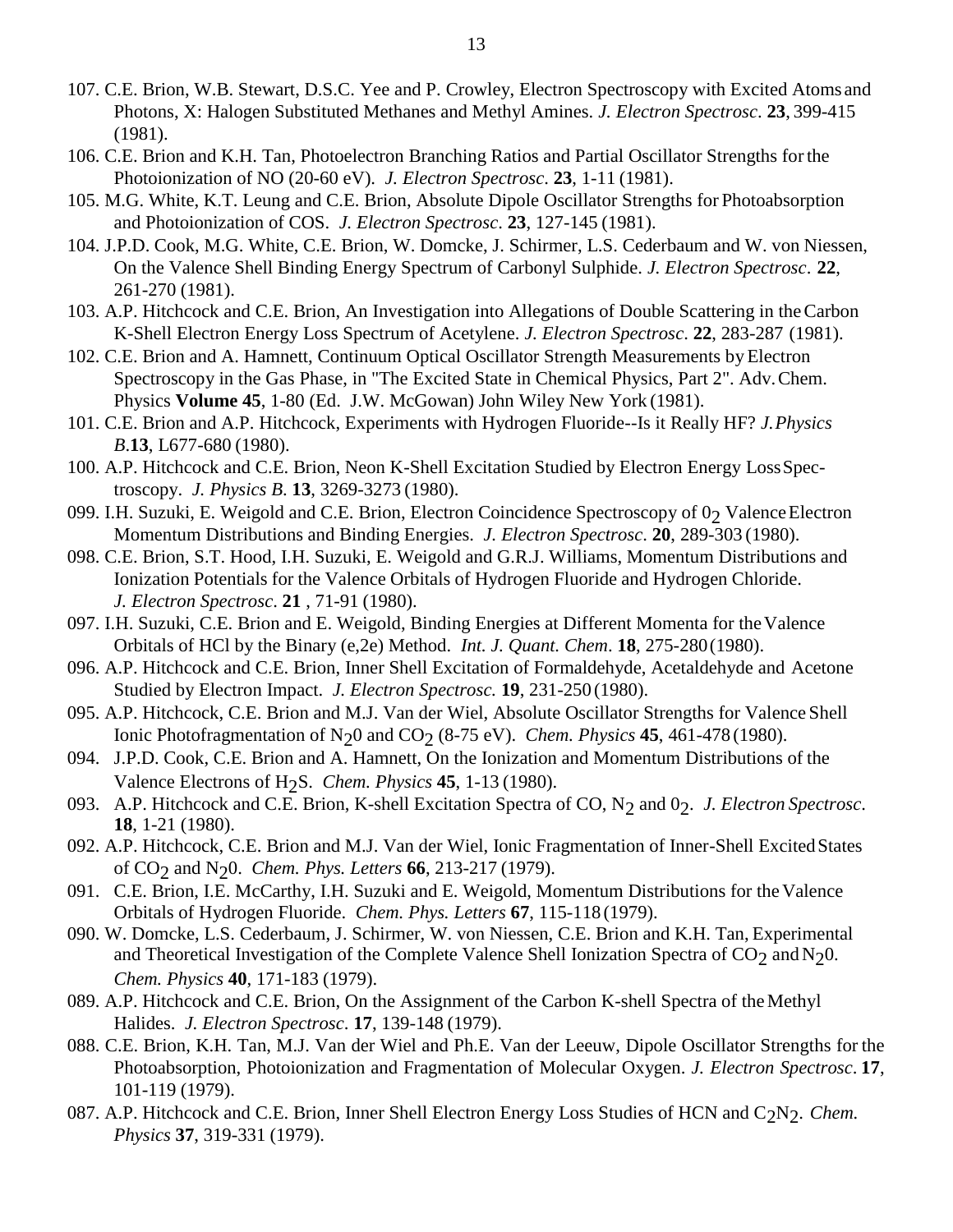- 086. C.E. Brion and K.H. Tan, Partial Photoionization Cross-Sections for  $N_2$ 0 and CO<sub>2</sub> from 20 to 60 eV. *J. Electron Spectrosc.* **15**, 241-246 (1979).
- 085. J.P.D. Cook, C.E. Brion and A. Hamnett, Valence Shell Momentum Distributions, Binding Energies and Calculated Wave Function Evaluation for H2S by Binary (e,2e) Spectroscopy. *J.Electron Spectrosc*. **15**, 233-236 (1979).
- 084. A.P. Hitchcock and C.E. Brion, K-Shell Excitation of HCN by Electron Energy Loss Spectroscopy at High Impact Energies. *J. Electron Spectrosc*. **15**, 201-206 (1979).
- 083. C.E. Brion and K.H. Tan, Partial Oscillator Strengths for the Photoionization of  $N_20$  and  $CO_2$  (20-60 eV). *Chem. Physics* **34**, 141-151 (1978).
- 082. C.E. Brion, J.P.D. Cook and K.H. Tan, The Valence Shell Binding Energy Spectrum of  $H<sub>2</sub>$ S (8-34eV) by Dipole (e,2e) and Binary (e,2e) Spectroscopy. *Chem. Phys. Letters* **59**, 241-245 (l978).
- 081. A.P. Hitchcock and C.E. Brion, Inner-Shell Excitation of SF<sub>6</sub> by Electron Impact. *Chem. Physics* 33, 55-64 (1978).
- 080. A.P. Hitchcock and C.E. Brion, Inner-Shell Excitation and EXAFS-Type Phenomena in theChloro-methanes. *J. Electron Spectrosc.* **14**, 417-441 (1978).
- 079. A.P. Hitchcock, M. Pocock, C.E. Brion, M.S. Banna, D.C. Frost, C.A. McDowell and B. Wallbank, Inner-Shell Excitation and Ionization of the Monohalobenzenes. *J. Electron Spectrosc*. **13**, 345-360 (1978).
- 078. A.P. Hitchcock, C.E. Brion and M.J. Van der Wiel, Ionic Fragmentation of  $SF<sub>6</sub>$  Ionized in the Sulphur 2p Shell. *J. Physics B*. **11**, 3245-3261 (1978).
- 077. A.P. Hitchcock and C.E. Brion, Inner Shell Excitation of CH<sub>3F</sub>, CH<sub>3</sub>Cl, CH<sub>3</sub>Br and CH<sub>3</sub>I by 2.5-keV Electron Impact. *J. Electron Spectrosc*. **13**, 193-218 (1978).
- 076. K.H. Tan, C.E. Brion, Ph.E. Van der Leeuw and M.J. Van der Wiel, Absolute Oscillator Strengths (10-60 eV) for the Photoabsorption, Photoionization and Fragmentation of  $H_2$ 0. *Chem. Physics* 29, 299-309 (1978).
- 075. K.H. Tan and C.E. Brion, Branching Ratios and the Partial Photoionization Cross-Section for the 3s Electron of Argon. *J. Electron Spectrosc*. **13**, 77-84 (1978).
- 074. A.P. Hitchcock, M. Pocock and C.E. Brion, Isotope Intensity Effects in the K-Shell ExcitationSpectra of CH4 and CD4 Studied by 2.5-keV Electron Impact. *Chem. Phys. Letters* **49**, 125-128(1977).
- 073. C.E. Brion and D.S.C. Yee, Electron Spectroscopy Using Excited Atoms and Photons, IX: Penning Ionization of CO2, CS2, COS, N20, H2S, SO2 and NO2. *J. Electron Spectrosc*. **12**, 77-93 (1977).
- 072. C.E. Brion, A. Hamnett, G.R. Wight and M.J. Van der Wiel, Branching Ratios and Partial Oscillator Strengths for the Photoionization of NH3 in the 15- 50-eV Region. *J. Electron Spectrosc*. **12** 323-334 (1977).
- 071. C.E. Brion and P. Crowley, Electron Spectroscopy Using Excited Atoms and Photons, VIII: Penning Ionization of the Hydrogen Halides. *J. Electron Spectrosc*. **11**, 399-416(1977).
- 070. G.R. Wight, M.J. Van der Wiel and C.E. Brion, Dipole Oscillator Strengths for Excitation, Ionization and Fragmentation of NH3 in the 5-60-eV Region. *J. Phys. B*. **10**, 1863-1873 (1977).
- 069. A. Hamnett, S.T. Hood and C.E. Brion, A Study of the Bonding in Phosphine by anElectron-Impact Coincidence Experiment. *J. Electron Spectrosc.* **11**, 263-274 (1977).
- 068. A.P. Hitchcock and C.E. Brion, Carbon K-shell Excitation of  $C_2H_2$ ,  $C_2H_4$ ,  $C_2H_6$  and  $C_6H_6$  by 2.5-keV Electron Impact. *J. Electron Spectrosc*. **10,** 317-330 (1977).
- 067. S.T. Hood, A. Hamnett and C.E. Brion, Molecular Orbital Momentum Distributions and Binding Energies for H2O Using an Electron Impact Coincidence Spectrometer. *J. Electron Spectrosc*.**11**, 205-224 (1977).
- 066. S.T. Hood, A. Hamnett and C.E. Brion, The Assignment of the Ionization Potentials of Formaldehyde by an (e,2e) Experiment. *Chem. Phys. Letters* **41**, 428-430 (1976).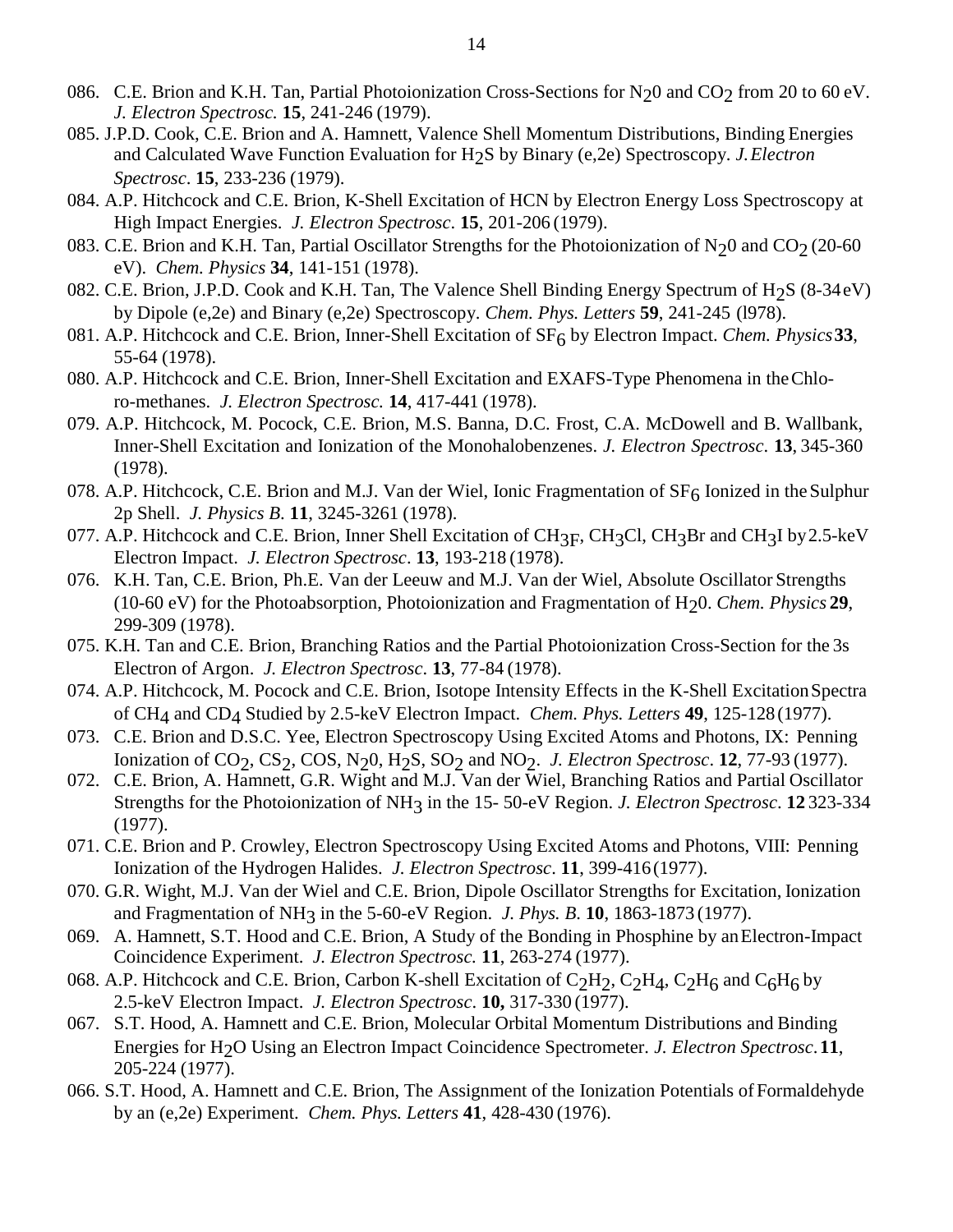- 065. S.T. Hood, A. Hamnett and C.E. Brion, An (e,2e) Study of Ammonia: Binding Energies and Momentum Distributions. *Chem. Phys. Letters* **39**, 252-256 (1976).
- 064. A. Hamnett, W. Stoll and C.E. Brion, Photoelectron Branching Ratios and Partial Ionization Cross Sections for CO and N<sub>2</sub> in the Energy Range 18-50 eV. *J. Electron Spectrosc*. **8**, 367-376(1976).
- 063. A. Hamnett, W. Stoll, G. Branton, M.J. Van der Wiel and C.E. Brion, A Kinematic and Experimental Investigation of the (e,2e) Simulation of Photoelectron Spectroscopy. *J. Phys. B*. **9**, 945-957(1976).
- 062. G.R. Wight, M.J. Van der Wiel and C.E. Brion, Dipole Excitation, Ionization and Fragmentation of N<sub>2</sub> and CO in the l0-60-eV Region. *J. Phys. B*. **9**, 675-689 (1976).
- 061. M.J. Van der Wiel, W. Stoll, A. Hamnett and C.E. Brion, Partial Oscillator Strengths (25-50 eV) of the One-Electron States of CH4 + Measured in an (e,2e) Experiment. *Chem. Phys. Letters*. **37**, 240-242 (1976).
- 060. D.S.C. Yee and C.E. Brion, Electron Spectroscopy Using Excited Atoms and Photons, VII: Penning Ionization of Some Carbonyl-Containing Compounds. *J. Electron Spectrosc*. **8**, 377-387 (1976).
- 059. D.S.C. Yee and C.E. Brion, Electron Spectroscopy Using Excited Atoms and Photons, VI: Penning Ionization of HCN and some Related Compounds. *J. Electron Spectrosc*. **8**, 313-323 (l976).
- 058. D.S.C. Yee, A. Hamnett and C.E. Brion, Electron Spectroscopy Using Excited Atoms and Photons, V: Penning Ionization of Water, Alcohols and Ethers. *J. Electron Spectrosc*. **8**, 291-312 (l976).
- 057. D.S.C. Yee and C.E. Brion, Electron Spectroscopy Using Excited Atoms and Photons, IV: Penning Ionization of Ethylene. *J. Electron Spectrosc*. **7**, 311-315 (1975).
- 056. C.E. Brion, "Photoelectron" Spectroscopy by Electron Impact: Coincidence Studies of Scattered and Ejected Electrons. *Rad. Research* **64**, 37-52 (1975).
- 055. D.S.C. Yee, C.A. McDowell and C.E. Brion, Electron Spectroscopy Using Excited Atoms and Photons, III: Penning Ionization of Ammonia and Phosphine. *J. Electron Spectrosc*. **7**, 377-383 (1975).
- 054. D.S.C. Yee, W.B. Stewart, C.A. McDowell and C.E. Brion, Electron Spectroscopy Using Excited Atoms and Photons, II: Penning Ionization of Diatomic Molecules. *J. Electron Spectrosc*. **7**, 93-117 (1975).
- 053. G.R. Wight and C.E. Brion, Carbon K-Shell Excitation in Acetone by 2.5-keV Electron Impact. *J. Electron Spectrosc*. **4**, 347-350 (1974).
- 052. G.R. Wight and C.E. Brion, K and  $L<sub>II</sub>$ <sub>III</sub>-Shell Excitation in CS<sub>2</sub> and COS by 2.5-keV Electron Impact. *J. Electron Spectrosc*. **4**, 335-345 (1974).
- 051. G.R. Wight and C.E. Brion, K-Shell and Valence Shell Excitations in  $CF_4$  by 2.5-keV Electron Impact. *J. Electron Spectrosc*. **4**, 327-333 (1974).
- 050. G.R. Wight and C.E. Brion, K-Shell Excitations in NO and 02 by 2.5-keV Electron Impact. *J. Electron Spectrosc*. **4**, 313-325 (1974).
- 049. G.R. Wight and C.E. Brion, Estimation of the Excitation and Ionization Energies of NH<sub>4</sub>, H<sub>3</sub>0 and H2F Radicals Using Core Analogies Applied to K- Shell Electron Energy Loss Spectra. *Chem. Phys. Letters* **26**, 607-609 (1974).
- 048. Wing-Cheung Tam, D. Yee and C.E. Brion, Photoelectron Spectra of Some Aldehydes and Ketones. *J. Electron Spectrosc*. **4**, 77-80 (1974).
- 047. G.R. Wight and C.E. Brion, K-Shell Excitation of  $CH_4$ ,  $NH_3$ ,  $H_2O$ ,  $CH_3OH$ ,  $CH_3OCH_3$  and CH3NH2 by 2.5-keV Electron Impact. *J. Electron Spectrosc*. **4**, 25-42 (1974).
- 046. Wing-Cheung Tam and C.E. Brion, Electronic Spectra of Aliphatic Carbonyl Compounds by Electron Impact Spectroscopy Part III: Unsaturated Compounds. *J. Electron Spectrosc*. **4**, 149-154 (1974).
- 045. Wing-Cheung Tam and C.E. Brion, Electron Spectra of Aliphatic Carbonyl Compounds by Electron Impact Spectroscopy Part II: Saturated Ketones. *J. Electron Spectrosc*. **4**, 139-147 (1974).
- 044. Wing-Cheung Tam and C.E. Brion, Electronic Spectra of Aliphatic Carbonyl Compounds by Electron Impact Spectroscopy Part I: Saturated Aldehydes. *J. Electron Spectrosc*. **3**, 467-477 (1974).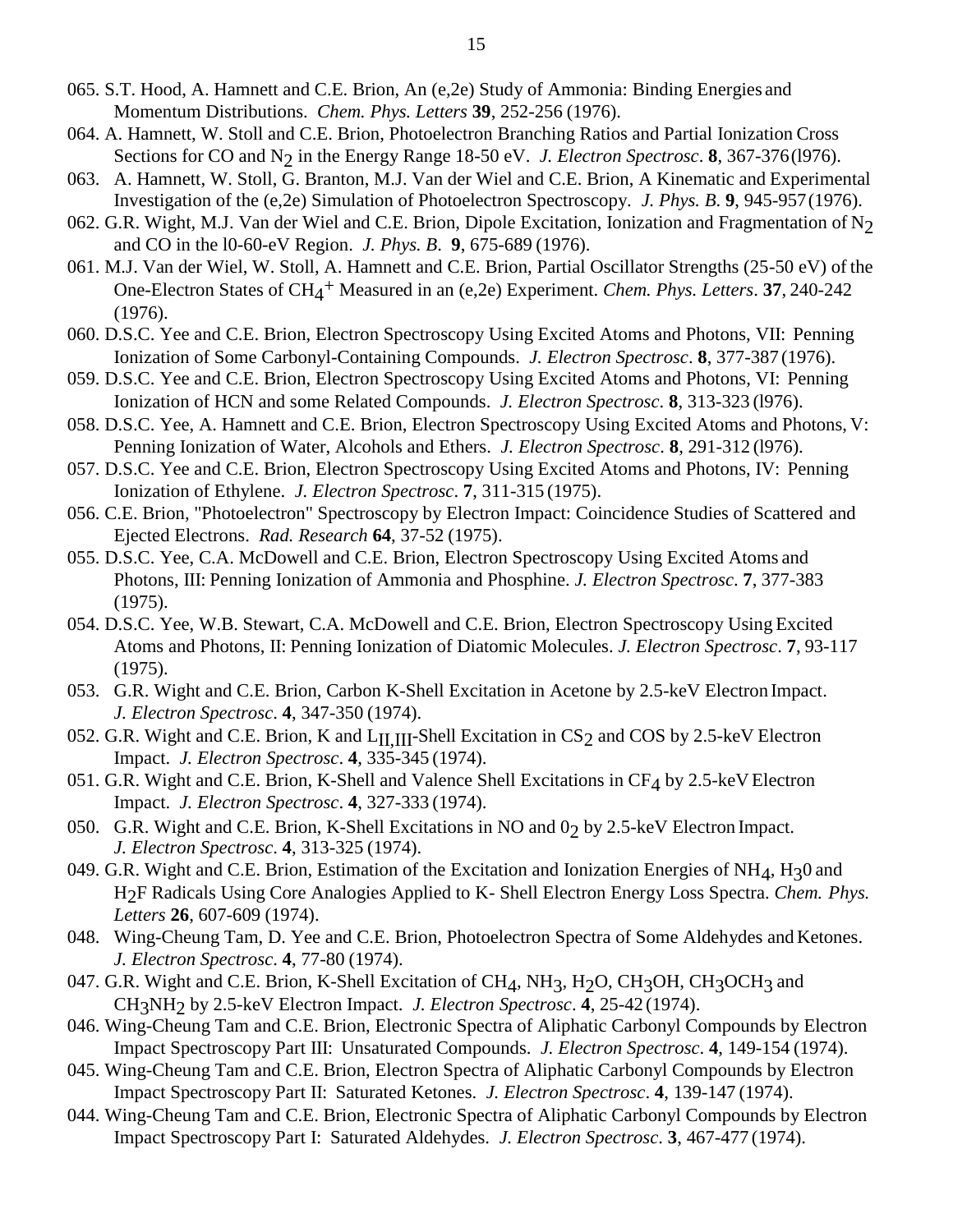- 043. Wing-Cheung Tam and C.E. Brion, Rydberg States of HCN Observed in Electron ImpactSpectroscopy. *J. Electron Spectrosc*. **3**, 281-288 (1974).
- 042. G.R. Wight and C.E. Brion, K-Shell Energy Loss Spectra of 2.5-keV Electrons in CO<sub>2</sub> and N<sub>2</sub>O. *J. Electron Spectrosc*. **3**, 191-205 (1974).
- 041. Wing-Cheung Tam and C.E. Brion, Electron Impact Spectra of Some Alkyl Derivatives of Waterand Related Compounds. *J. Electron Spectrosc*. **3**, 263-279 (1974).
- 040. G.R. Branton and C.E. Brion, Total Absorption and the Energy Dependence of the Partial Oscillator Strengths for "Photoionization" of the Valence Orbitals of  $H_2O$  using an Electron-Electron Coincidence Method. *J. Electron Spectrosc.* **3**, 129-135 (1974).
- 039. G.R. Branton and C.E. Brion, Measurement of the Energy Dependences of the Photoelectron Angular Distribution Parameters for Ar 3p and Kr 4p Electrons Using an Electron-Electron Coincidence Experiment. *J. Electron Spectrosc*. **3**, 123-128 (1974).
- 038. Wing-Cheung Tam and C.E. Brion, A Rotatable, Gas-Tight Collision Chamber for Electron Spectrometers. *J. Electron Spectrosc*. **3**, 82-84 (1974).
- 037. C.E. Brion and L.A.R. Olsen, Threshold of Electron Impact Excitation of Argon in the Region ofthe M1 Edge. *Chem. Phys. Letters* **22**, 400-402 (1973).
- 036. Zinat M. Akhtar, C.E. Brion and L.D. Hall, Photoionization and Fragmentation of the Stereoisomers of 4-t-Butylcyclohexyl Acetate and 4-t-Butylcyclohexyl Methyl Ether. *Org. Mass. Spectrom.* **8**, 189-200 (1974).
- 035. Wing-Cheung Tam and C.E. Brion, Excitation of Optically Forbidden Transitions in Argon and Neon by Electron Impact. *J. Electron Spectrosc*. **2**, 111-123 (1973).
- 034. G.R. Wight, C.E. Brion and M.J. Van der Wiel, K-Shell Energy Loss Spectra of 2.5 KeV Electronsin N2 and CO. *J. Electron Spectrosc*. **1**, 457-469 (1972/73).
- 033. M.J. Van der Wiel and C.E. Brion, Energy Dependence of the Photoelectron AngularDistribution Parameter for Ne 2p Electrons, Measured in an Electron-Electron Coincidence Experiment. *J. Electron Spectrosc*. **1**, 439-441 (1972/73).
- 032. M.J. Van der Wiel and C.E. Brion, Partial Oscillator Strengths for the Ionization of the Three Valence Orbitals of NH3. *J. Electron Spectrosc*. **1**, 443-455 (1972/73).
- 031. Zinat M. Akhtar, C.E. Brion and L.D. Hall, Mass Spectral Studies of Stereoisomers: The Photoionization of Some Substituted Cyclohexanols. *Org. Mass Spectrom*. **7**, 647-666 (1973).
- 030. M.J. Van der Wiel and C.E. Brion, Photoelectron Spectroscopy by Electron Impact: Coincidence Measurements of Scattered and Ejected Electrons in CO. *J. Electron Spectrosc*. **1**, 309-318 (1972/73).
- 029. C.E. Brion, C.A. McDowell and W.B. Stewart, Electron Spectroscopy Using Excited Atoms and Photons: I Penning Ionization of the Rare Gases. *J. Electron Spectrosc*. **1**, 113-130 (1972/73).
- 028. C.E. Brion and L.A.R. Olsen, Resonance Structure in the Threshold Electron Impact Spectrumof Carbon Monoxide. *Chem. Phys. Letters* **15**, 442-444 (1972).
- 027. C.E. Brion and L.A.R. Olsen, Negative Ion Formation in Tetracyanoethylene. *Int. J. Mass Spec. Ion Phys*. **9**, 413-416 (1972).
- 026. C.E. Brion, C.A. McDowell and W.B. Stewart, A Comparison of Vibrational Transition Probabilities for Penning Ionization and Photoionization of NO to the  $X^1\Sigma^+$  State of NO<sup>+</sup>. *Chem. Phys. Letters* 13, 79-81 (1972).
- 025. C.E. Brion, "Recent Advances in Electron Spectroscopy", in MTP International Reviews of Science, Physical Chemistry Series One, Volume 5, pages 55-l02, Butterworths (London l972).
- 024. V.Y. Foo, C.E. Brion and J.B. Hasted, Electron Energy-Loss Spectra of Some Triatomic Molecules. Proc. Roy. Soc. Lond. **A322**, 535-554 (1971).
- 023. C.E. Brion, J.S. Haywood-Farmer, R.E. Pincock and W.B. Stewart, Mass Spectra of Some Geometric Isomers at 1216A and 584A, The Photoionization of Isomeric Tricyclo (3.2.1.34) Octanes andRelated Compounds. *Org. Mass Spectrom*. **4**, 587-598 (1970).